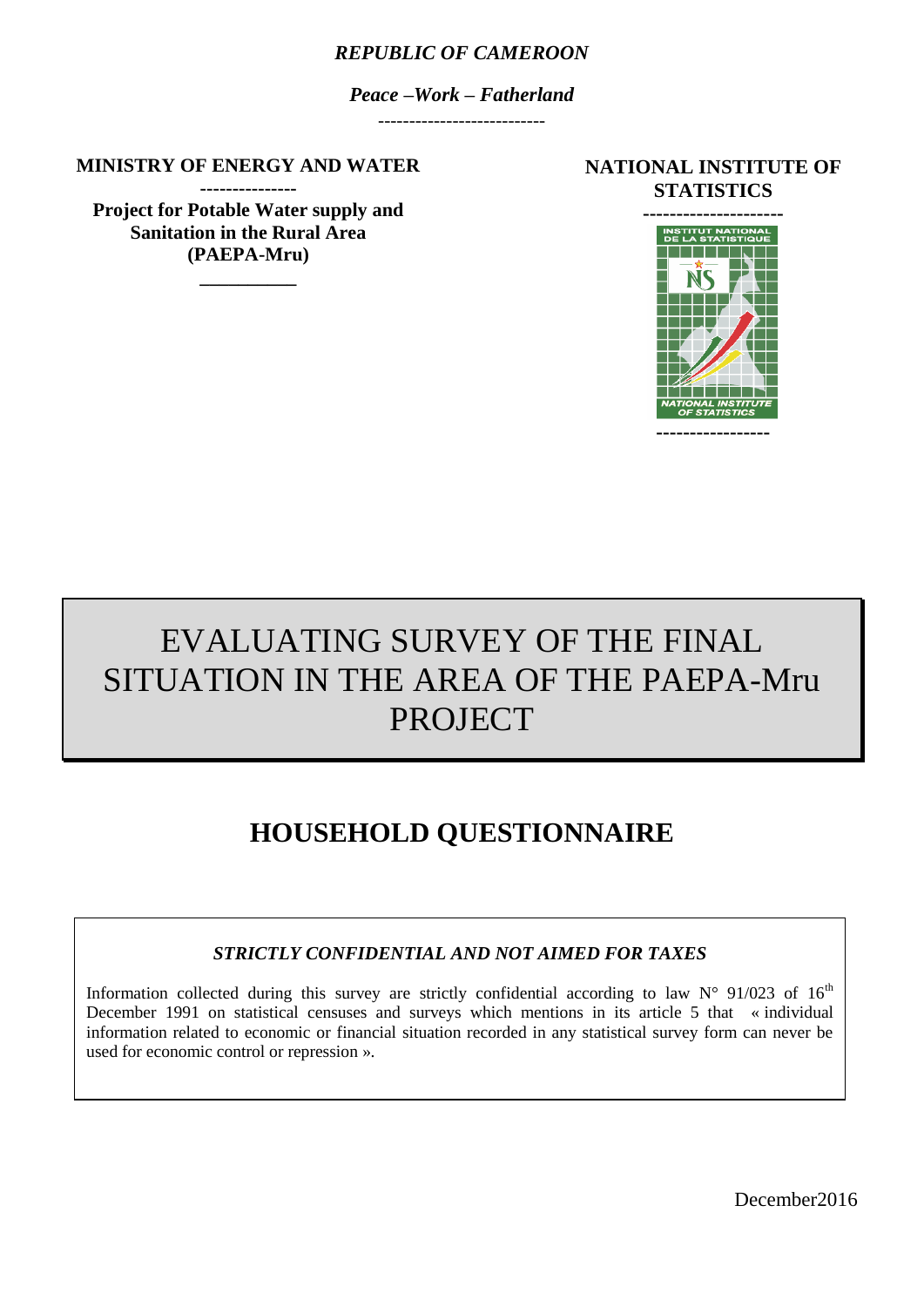# **INTERVIEWER'S OBSERVATIONS AND COMENTS**

## **NB : Indicate each time the section and the page of the questionnaire, the question number and the serial number of the individual concerned**

| <b>Section</b> | <b>Question</b> Observations |
|----------------|------------------------------|
|                |                              |
|                |                              |
|                |                              |
|                |                              |
|                |                              |
|                |                              |
|                |                              |
|                |                              |
|                |                              |
|                |                              |
|                |                              |
|                |                              |
|                |                              |
|                |                              |
|                |                              |

# **CONTROLLER'S OBSERVATIONS AND COMENTS**

|  | Section   Question   Observations |
|--|-----------------------------------|
|  |                                   |
|  |                                   |
|  |                                   |
|  |                                   |
|  |                                   |
|  |                                   |
|  |                                   |
|  |                                   |
|  |                                   |
|  |                                   |
|  |                                   |
|  |                                   |

# **SUPERVISOR'S OBSERVATIONS AND COMENTS**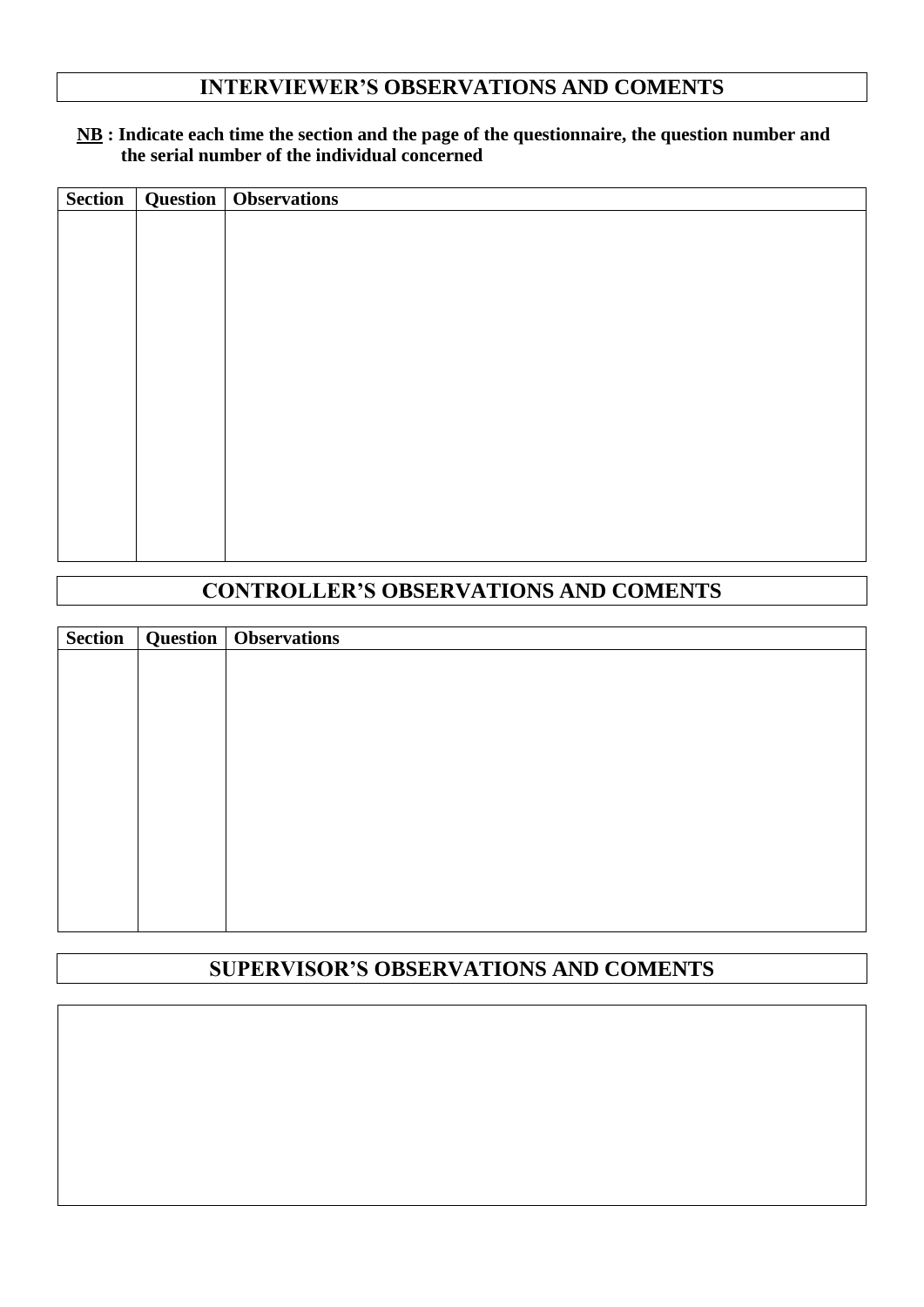#### **SECTION 0 :GENERAL INFORMATION**

#### **A** – **INFORMATION ON THE SURVEY AREA AND ON THE HOUSEHOLD**

| $\overline{Q1}$ | REGION : $1 = \text{North-West}$ $2 = \text{West}$ $3 = \text{South4} = \text{South-West}$ |              |                       |               |  |
|-----------------|--------------------------------------------------------------------------------------------|--------------|-----------------------|---------------|--|
| Q2              |                                                                                            |              |                       |               |  |
| Q <sub>3</sub>  |                                                                                            |              |                       |               |  |
| Q <sub>4</sub>  |                                                                                            |              |                       |               |  |
| Q <sub>5</sub>  |                                                                                            |              |                       |               |  |
| Q <sub>6</sub>  |                                                                                            |              |                       |               |  |
| Q7              | TYPE OFAREA : $1 =$ Beneficiary $2 =$ Non beneficiary                                      |              |                       |               |  |
| Q <sub>8</sub>  | $1 =$ Urban area<br>$2 =$ Rural area                                                       |              |                       |               |  |
| Q <sub>9</sub>  |                                                                                            |              |                       |               |  |
| Q10             | TOTAL NUMBER OF PERSONS IN THE HOUSEHOLD :                                                 |              |                       |               |  |
| <b>O11</b>      | <b>RELIGION OF THE HOUSEHOLD HEAD:</b>                                                     |              |                       |               |  |
|                 | $1 =$ Catholic<br>$2 =$ Protestant                                                         | $4 =$ Muslim | $3 =$ Other Christian | $5 =$ Animist |  |
|                 | <b>B - INFORMATION ON THE DATA COLLECTION</b>                                              |              |                       |               |  |

#### **B – INFORMATION ON THE DATA COLLECTION**

| Q12 |                                                                                                                                    |  |
|-----|------------------------------------------------------------------------------------------------------------------------------------|--|
| Q13 | $CONTROLLER: \begin{tabular}{@{}c@{}} \quad \quad & \quad \quad & \quad \quad & \quad \quad & \quad \quad \\ \hline \end{tabular}$ |  |
| Q14 |                                                                                                                                    |  |
| Q15 |                                                                                                                                    |  |
| Q16 | <b>RESULTAT OF THE COLLECTION:</b>                                                                                                 |  |
|     | $1 =$ Completely filled $2 =$ Partially filled<br>$3 = Not present$                                                                |  |
|     | $5 =$ Refusal<br>$4$ Dwelling vacant/Dwelling not an address and<br>$6=Other$<br>(specify)                                         |  |

#### **C – INFORMATION ON THE KEYING IN**

| O17 | DATA ENTRY CONTROLLER |  |
|-----|-----------------------|--|
| O18 |                       |  |
| 019 | DATE OF DATA ENTRY:   |  |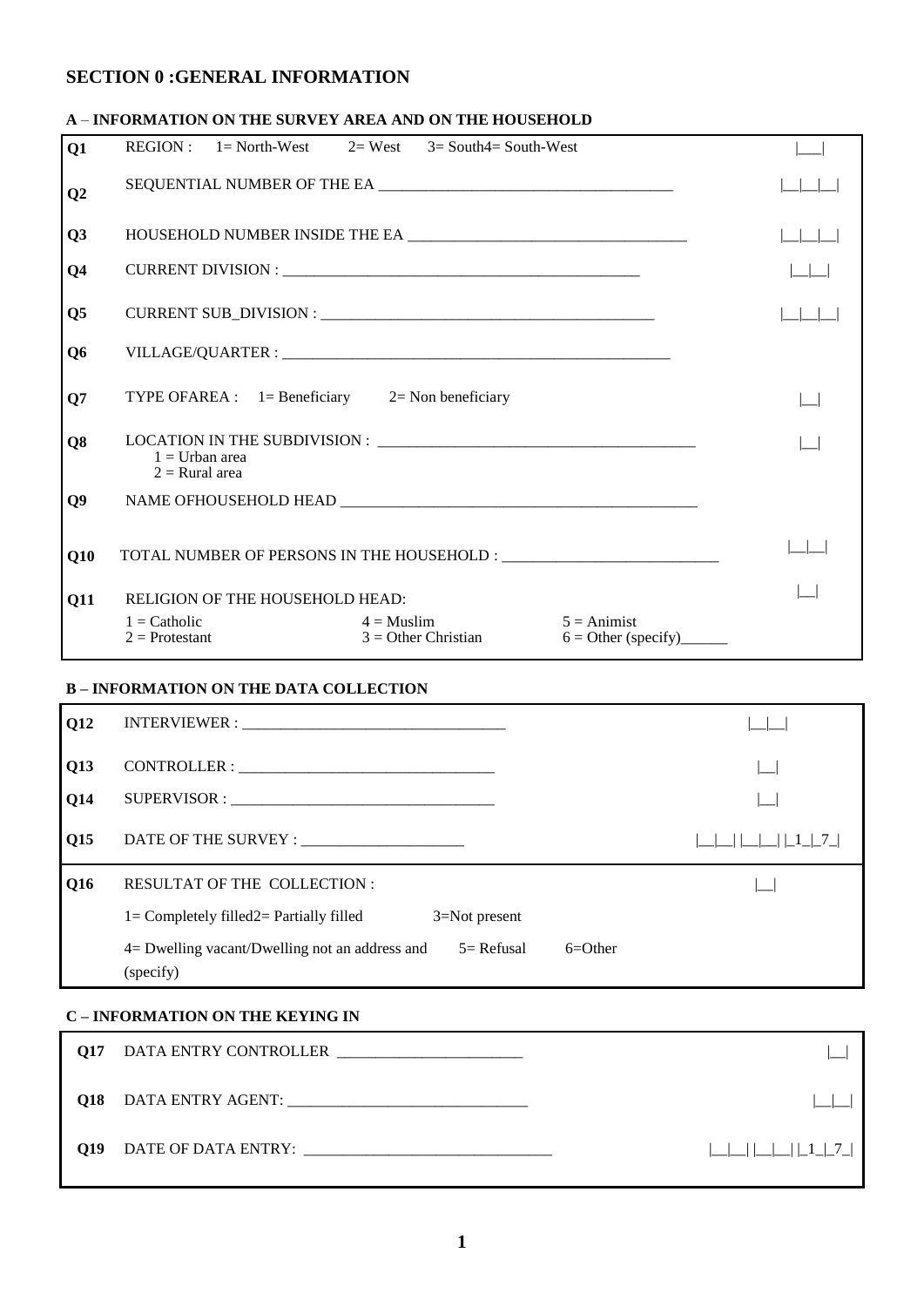# **SECTION 1 :COMPOSITION OF THE HOUSEHOLD AND CHARACTERISTICS OF THE HOUSEHOLD MEMBERS (CM)**

| CM01.                                                                                                                                                                                                                                                                                                                                       | <b>CM02</b>      | <b>CM03</b>                                                    | <b>CM04</b>                                                                                                                                                    | <b>CM05</b>                                                          | CM <sub>6</sub>                                                                 | <b>CM07</b>                                                                                                            | <b>CM08</b>                                                                                                                                                                                                                                   | <b>CM09</b>                                                                                                                       | CM10                                                                                                                                                                                 | <b>CM11</b>                                                                                                                                                                                  | <b>CM12</b>                                                                                                                          | <b>CM13</b>                                                                                                                                                                                    | <b>CM14</b>                                                                                                                                          | <b>CM15</b>                                                                                                                                                                                                                                                                                   | <b>CM16</b>                                                                                                                                                                                                                        | <b>CM17</b>                                                                                                                                                                                                                                                                                                                                                                                                                                                                                                       | <b>CM18</b>                                                                                                                                                                                                                                                                         |
|---------------------------------------------------------------------------------------------------------------------------------------------------------------------------------------------------------------------------------------------------------------------------------------------------------------------------------------------|------------------|----------------------------------------------------------------|----------------------------------------------------------------------------------------------------------------------------------------------------------------|----------------------------------------------------------------------|---------------------------------------------------------------------------------|------------------------------------------------------------------------------------------------------------------------|-----------------------------------------------------------------------------------------------------------------------------------------------------------------------------------------------------------------------------------------------|-----------------------------------------------------------------------------------------------------------------------------------|--------------------------------------------------------------------------------------------------------------------------------------------------------------------------------------|----------------------------------------------------------------------------------------------------------------------------------------------------------------------------------------------|--------------------------------------------------------------------------------------------------------------------------------------|------------------------------------------------------------------------------------------------------------------------------------------------------------------------------------------------|------------------------------------------------------------------------------------------------------------------------------------------------------|-----------------------------------------------------------------------------------------------------------------------------------------------------------------------------------------------------------------------------------------------------------------------------------------------|------------------------------------------------------------------------------------------------------------------------------------------------------------------------------------------------------------------------------------|-------------------------------------------------------------------------------------------------------------------------------------------------------------------------------------------------------------------------------------------------------------------------------------------------------------------------------------------------------------------------------------------------------------------------------------------------------------------------------------------------------------------|-------------------------------------------------------------------------------------------------------------------------------------------------------------------------------------------------------------------------------------------------------------------------------------|
|                                                                                                                                                                                                                                                                                                                                             |                  |                                                                | Years                                                                                                                                                          |                                                                      |                                                                                 |                                                                                                                        |                                                                                                                                                                                                                                               |                                                                                                                                   | 3 years and more                                                                                                                                                                     |                                                                                                                                                                                              | 3 years and more                                                                                                                     |                                                                                                                                                                                                |                                                                                                                                                      |                                                                                                                                                                                                                                                                                               |                                                                                                                                                                                                                                    | 15 years or more                                                                                                                                                                                                                                                                                                                                                                                                                                                                                                  |                                                                                                                                                                                                                                                                                     |
| Householdm<br>embers'<br>names and<br>surnames<br><b>MAKE THE</b><br><b>EXHAUSTIV</b><br>E LIST OF<br><b>ALL THE</b><br><b>HOUSEHOL</b><br>D<br>MEMBERS,<br><b>STARTING</b><br><b>WITH THE</b><br><b>HOUSEHOL</b><br><b>D</b> HEAD<br>AND ASK<br><b>THE</b><br><b>FOLLOWIN</b><br>G<br><b>OUESTIONS</b><br><b>FOR EACH</b><br><b>MEMBER</b> | Serial<br>number | (NAME)<br>is of<br>which<br>sex?<br>$1 = Male$<br>$2 =$ Female | What is<br>(NAME)<br>s) age?<br><b>REGISTER</b><br><b>THE AGE</b><br>IN<br><b>COMPLET</b><br>ED YEARS.<br>$(95$ FOR<br>$AGE > = 95$<br>AND 98<br><b>FOR DK</b> | Does<br>(NAM<br>E)<br>usually<br>live<br>here<br>$1 = Yes$<br>$2=N0$ | Did<br>(NAM<br>E)<br>spend<br>the last<br>night<br>here?<br>$1 = Yes$<br>$2=N0$ | What<br>is<br>relation<br>ship of<br>(Name)<br>with<br>the<br>househ<br>old<br>head?<br><b>SEE</b><br><b>CODE</b><br>S | Has<br>(NAME)<br>been sick<br>or has<br>he/she<br>resorted<br>to a<br>health<br>facility<br>for any<br>reason<br>(related<br>to<br>health)du<br>ring the<br>past 3<br>months.<br>that is<br>since.<br>(month)<br>2016?<br>$1 = Yes$<br>$2=N0$ | Has<br>(NAM<br>E)<br>attende<br>d.<br>school<br><b>or</b><br>nursery<br>school<br>$1 = Yes$<br>$2=N_0 \rightarrow$<br><b>CM15</b> | What is the<br>highest level<br>of studies<br>reached by<br>$(NAME)$ ?<br><b>SEE CODES</b><br>What is the<br>last class<br>(NAME)<br>Completed at<br>that level?<br><b>SEE CODES</b> | Did<br>(NAME)<br>attend<br>school or<br>nursery<br>school at<br>any<br>moment<br>during<br>the last<br>school<br>year<br>(2015/20)<br>16)<br>$1 = Yes$<br>$2=N_0 \rightarrow$<br><b>CM13</b> | During the<br>school year<br>2015/2016<br>at which<br>level and in<br>which class<br>was<br>$(NAME)$ ?<br><b>SEE</b><br><b>CODES</b> | Did<br>(NAME)<br>attend<br>school or<br>nursery<br>school at<br>any<br>moment<br>during the<br>current<br>school<br>year<br>(2016/201<br>7)<br>$1 = Yes$<br>$2=N_0 \rightarrow$<br><b>CM15</b> | During the<br>current<br>school year<br>(2016/2017)<br>at which<br>level and in<br>which class<br>is/was<br>$(NAME)$ ?<br><b>SEE</b><br><b>CODES</b> | <b>ENCIRC</b><br><b>LE THE</b><br><b>CODES</b><br>OF<br><b>HOUSE</b><br><b>HOLD</b><br><b>MEMBE</b><br>RS WHO<br>WERE<br><b>SICK OR</b><br><b>ATTEND</b><br>EDA<br><b>HEALTH</b><br><b>FACILIT</b><br>Y<br><b>DURING</b><br>THE<br>LAST 3<br><b>MONTH</b><br>S<br>(SEE)<br>CODE<br>$CM08=1$ ) | <b>ENCIRCL</b><br>E CODES<br>$\cal{O}F$ THE<br><b>HOUSEH</b><br><b>OLD</b><br><b>MEMBER</b><br>S WHO<br>ARE<br><b>CURRENT</b><br>LY<br><b>ATTENDI</b><br>NGA<br><b>SCHOOL</b><br>$\ell$ In<br>2016/2017<br>(SEE CODE<br>$CM13=1$ ) | Is (NAME)<br>member of an<br>association or an<br>organized group?<br>If Yes, of which<br>type(s)?<br>A. CIG<br><b>B</b> . Cooperative society<br>(production)<br>C. Tontine/Njanguy<br>D. Credit union /Auto-<br>managed<br>development fund<br>E. Management<br>Committee of a<br>community<br>infrastructure (road,<br>well/sinking well,<br>etc.)<br>F. Socioeconomic<br><b>Associations</b><br>(development<br>committee<br>development,)<br>G. Other types of<br>association or groups<br>Y. No association | <b>SERIAL</b><br>$\mathrm{N}^0$ OF<br><b>THE</b><br><b>INDIVID</b><br><b>UAL IN</b><br><b>THE</b><br><b>HOUSE</b><br><b>HOLD</b><br><b>DURING</b><br><b>PAEPA</b><br>2012<br><b>BASELI</b><br>NE<br><b>SURVE</b><br>Y<br>(RECORD<br>00 IF NOT<br>IN THE<br>HOUSEH<br>OLD IN<br>2012 |
|                                                                                                                                                                                                                                                                                                                                             | 01               | $\overline{\phantom{a}}$                                       |                                                                                                                                                                | └─                                                                   | $\Box$                                                                          | $\mathbf{L1}_{-}$                                                                                                      | $\sim$                                                                                                                                                                                                                                        |                                                                                                                                   | Level Class                                                                                                                                                                          |                                                                                                                                                                                              | Level Class                                                                                                                          |                                                                                                                                                                                                | Level Class                                                                                                                                          | 01                                                                                                                                                                                                                                                                                            | 01                                                                                                                                                                                                                                 | $A$ $B$<br>$\mathbf{C}$<br>$\mathbf{D}$<br>E F<br>G Y                                                                                                                                                                                                                                                                                                                                                                                                                                                             |                                                                                                                                                                                                                                                                                     |
|                                                                                                                                                                                                                                                                                                                                             | 02               |                                                                |                                                                                                                                                                |                                                                      | $\Box$                                                                          |                                                                                                                        | $\overline{\phantom{a}}$                                                                                                                                                                                                                      |                                                                                                                                   | Level Class                                                                                                                                                                          |                                                                                                                                                                                              | Level Class                                                                                                                          |                                                                                                                                                                                                | Level Class                                                                                                                                          | 02                                                                                                                                                                                                                                                                                            | 02                                                                                                                                                                                                                                 | $\mathbf{B}$<br>$\mathbf{C}$<br>D<br>$\mathbf{A}$<br>E F G Y                                                                                                                                                                                                                                                                                                                                                                                                                                                      |                                                                                                                                                                                                                                                                                     |
|                                                                                                                                                                                                                                                                                                                                             | 03               |                                                                |                                                                                                                                                                |                                                                      |                                                                                 |                                                                                                                        |                                                                                                                                                                                                                                               |                                                                                                                                   | Level Class                                                                                                                                                                          |                                                                                                                                                                                              | <b>Level Class</b>                                                                                                                   |                                                                                                                                                                                                | Level Class                                                                                                                                          | 0 <sub>3</sub>                                                                                                                                                                                                                                                                                | 0 <sub>3</sub>                                                                                                                                                                                                                     | $A$ $B$<br>$\mathbf{C}$<br>D<br>$E$ $F$ $G$ $Y$                                                                                                                                                                                                                                                                                                                                                                                                                                                                   |                                                                                                                                                                                                                                                                                     |
|                                                                                                                                                                                                                                                                                                                                             | 04               |                                                                |                                                                                                                                                                |                                                                      |                                                                                 |                                                                                                                        |                                                                                                                                                                                                                                               |                                                                                                                                   | Level Class                                                                                                                                                                          |                                                                                                                                                                                              | Level Class                                                                                                                          |                                                                                                                                                                                                | Level Class                                                                                                                                          | 04                                                                                                                                                                                                                                                                                            | 04                                                                                                                                                                                                                                 | A B C D<br>$E$ $F$ $G$ $Y$                                                                                                                                                                                                                                                                                                                                                                                                                                                                                        |                                                                                                                                                                                                                                                                                     |
|                                                                                                                                                                                                                                                                                                                                             | 05               |                                                                |                                                                                                                                                                | $\overline{\phantom{a}}$                                             | ᅴ                                                                               |                                                                                                                        | $\overline{\phantom{a}}$                                                                                                                                                                                                                      |                                                                                                                                   | Level Class                                                                                                                                                                          |                                                                                                                                                                                              | Level Class                                                                                                                          |                                                                                                                                                                                                | Level Class                                                                                                                                          | 05                                                                                                                                                                                                                                                                                            | 05                                                                                                                                                                                                                                 | $A$ $B$<br>$\mathbf{C}$<br>$\mathbf{D}$<br>$E$ $F$ $G$ $Y$                                                                                                                                                                                                                                                                                                                                                                                                                                                        |                                                                                                                                                                                                                                                                                     |
|                                                                                                                                                                                                                                                                                                                                             | 06               |                                                                |                                                                                                                                                                | $\Box$                                                               | $\overline{\phantom{0}}$                                                        |                                                                                                                        | $\overline{\phantom{0}}$                                                                                                                                                                                                                      |                                                                                                                                   | Level Class                                                                                                                                                                          |                                                                                                                                                                                              | Level Class                                                                                                                          |                                                                                                                                                                                                | Level Class                                                                                                                                          | 06                                                                                                                                                                                                                                                                                            | 06                                                                                                                                                                                                                                 | $\mathbf{C}$<br>D<br>$\mathbf{B}$<br>$\mathbf{A}$<br>$E$ $F$ $G$ $Y$                                                                                                                                                                                                                                                                                                                                                                                                                                              |                                                                                                                                                                                                                                                                                     |
|                                                                                                                                                                                                                                                                                                                                             | 07               |                                                                |                                                                                                                                                                |                                                                      | $\Box$                                                                          |                                                                                                                        | $\equiv$                                                                                                                                                                                                                                      |                                                                                                                                   | Level Class                                                                                                                                                                          |                                                                                                                                                                                              | Level Class                                                                                                                          |                                                                                                                                                                                                | Level Class                                                                                                                                          | 07                                                                                                                                                                                                                                                                                            | 07                                                                                                                                                                                                                                 | $\mathbf{C}$<br>$\mathbf{D}$<br>B<br>$\mathbf{A}$<br>$E$ $F$ $G$ $Y$                                                                                                                                                                                                                                                                                                                                                                                                                                              |                                                                                                                                                                                                                                                                                     |
|                                                                                                                                                                                                                                                                                                                                             | 08               |                                                                |                                                                                                                                                                |                                                                      |                                                                                 |                                                                                                                        |                                                                                                                                                                                                                                               |                                                                                                                                   | Level Class                                                                                                                                                                          |                                                                                                                                                                                              | Level Class                                                                                                                          |                                                                                                                                                                                                | Level Class                                                                                                                                          | 08                                                                                                                                                                                                                                                                                            | 08                                                                                                                                                                                                                                 | $\mathbf{C}$<br>$A$ $B$<br>D<br>$E$ $F$ $G$ $Y$                                                                                                                                                                                                                                                                                                                                                                                                                                                                   |                                                                                                                                                                                                                                                                                     |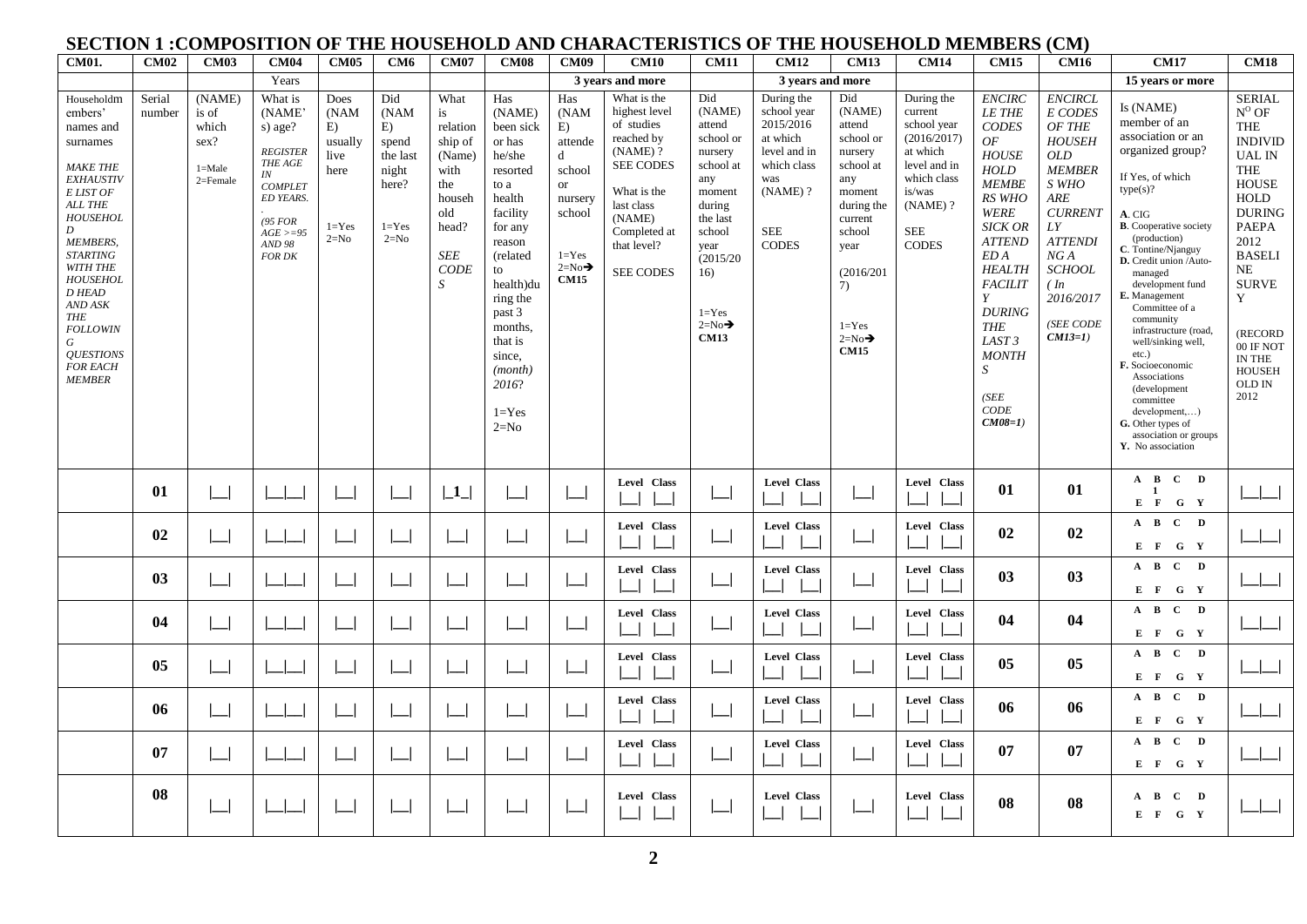| <b>CM01.</b> | <b>CM02</b> | <b>CM03</b>           | <b>CM04</b> | <b>CM05</b> | CM <sub>6</sub>     | <b>CM07</b>              | <b>CM08</b>    | <b>CM09</b>              | <b>CM10</b>                                          | <b>CM11</b>              | <b>CM12</b>                      | <b>CM13</b>                                        | <b>CM14</b>                                                  | <b>CM15</b> | <b>CM16</b> | CM17                                                                                                   | <b>CM18</b>                   |
|--------------|-------------|-----------------------|-------------|-------------|---------------------|--------------------------|----------------|--------------------------|------------------------------------------------------|--------------------------|----------------------------------|----------------------------------------------------|--------------------------------------------------------------|-------------|-------------|--------------------------------------------------------------------------------------------------------|-------------------------------|
|              | 09          | ا—ا                   |             |             |                     | $\boxed{\phantom{a}}$    |                |                          | Level Class<br>$\perp$                               | $\overline{}$            | Level Class                      | $\begin{array}{c} \boxed{\phantom{0}} \end{array}$ | Level Class                                                  | 09          | 09          | $A$ $B$ $C$ $D$<br>$\begin{array}{cccc} \mathbf{E} & \mathbf{F} & \mathbf{G} & \mathbf{Y} \end{array}$ | $\boxed{\phantom{1}}$         |
|              | <b>10</b>   | $\overline{}$         |             | I——I        | I——I                | └─                       | <u>  —  </u>   | ا—ا                      | Level Class<br>$\overline{\phantom{a}}$              | $\overline{\phantom{a}}$ | Level Class                      | <u>  — —  </u>                                     | Level Class                                                  | 10          | 10          | $A$ $B$ $C$ $D$<br>$\begin{array}{cccc} \mathbf{E} & \mathbf{F} & \mathbf{G} & \mathbf{Y} \end{array}$ | $\boxed{\phantom{1}}$         |
|              | <b>11</b>   | $\boxed{\phantom{1}}$ |             |             |                     | <u>  _ _</u>             |                |                          | Level Class<br>$\frac{1}{2}$                         | I__                      | Level Class                      |                                                    | Level Class<br>$\frac{1}{2}$                                 | 11          | 11          | $A$ $B$ $C$ $D$<br>$E$ $F$ $G$ $Y$                                                                     | $\lfloor \rfloor$             |
|              | 12          |                       |             |             | <u>  — —</u>        | └                        | <u>  —  </u>   | ا—ا                      | Level Class<br>$\frac{1}{2}$                         | $I_{\rm max}$            | Level Class                      | <u>  — —  </u>                                     | Level Class                                                  | 12          | 12          | $A$ $B$ $C$ $D$<br>$\begin{array}{cccc} \textbf{E} & \textbf{F} & \textbf{G} & \textbf{Y} \end{array}$ |                               |
|              | 13          |                       |             |             |                     | └─                       |                |                          | Level Class<br>$\frac{1}{2}$                         |                          | Level Class                      |                                                    | Level Class<br>$\overline{a}$                                | 13          | 13          | $A$ $B$ $C$ $D$<br>$\begin{array}{cccc} \mathbf{E} & \mathbf{F} & \mathbf{G} & \mathbf{Y} \end{array}$ | $\Box$                        |
|              | 14          | $\boxed{\phantom{1}}$ |             | └─          | $\lfloor - \rfloor$ | └                        | $I = -I$       | $I = -I$                 | Level Class<br>$\frac{1}{2}$                         | └─                       | Level Class                      | $\boxed{\phantom{1}}$                              | Level Class                                                  | 14          | 14          | $A$ $B$ $C$ $D$<br>$\begin{array}{cccc} \mathbf{E} & \mathbf{F} & \mathbf{G} & \mathbf{Y} \end{array}$ | $\boxed{\phantom{1}}$         |
|              | 15          | └─                    |             |             |                     | └─                       | $I = -I$       | $\overline{\phantom{a}}$ | Level Class<br>$\overline{\phantom{a}}$              | $\overline{\phantom{a}}$ | Level Class<br>$\lfloor \rfloor$ | $\overline{}$                                      | Level Class<br>$\overline{\phantom{a}}$                      | 15          | 15          | $A$ $B$ $C$ $D$<br>$\begin{array}{cccc} \mathbf{E} & \mathbf{F} & \mathbf{G} & \mathbf{Y} \end{array}$ | $\lfloor \rfloor$             |
|              | 16          | اددا                  |             | I___        |                     | └                        | <u>  — —  </u> | ا——ا                     | Level Class<br>$\overline{\phantom{a}}$              | $\overline{\phantom{a}}$ | Level Class                      | $\overline{\phantom{0}}$                           | Level Class                                                  | 16          | 16          | $A$ $B$ $C$ $D$<br>$\begin{array}{cccc} \textbf{E} & \textbf{F} & \textbf{G} & \textbf{Y} \end{array}$ | $\boxed{\underline{\qquad }}$ |
|              | 17          |                       |             |             |                     | $\overline{\phantom{a}}$ | <u>  —  </u>   |                          | Level Class<br>$\lfloor \frac{1}{2} \rfloor$         | $\overline{}$            | Level Class<br>$\lfloor \rfloor$ |                                                    | Level Class<br>$\overline{\phantom{a}}$<br>$\lfloor \rfloor$ | 17          | 17          | $A$ $B$ $C$ $D$<br>$\begin{array}{cccc} \mathbf{E} & \mathbf{F} & \mathbf{G} & \mathbf{Y} \end{array}$ | $\Box$                        |
|              | <b>18</b>   |                       |             |             |                     | └─                       | ا—–ا           |                          | Level Class<br>$\begin{array}{c} \hline \end{array}$ | $\frac{1}{2}$            | Level Class                      | $\lfloor \_ \rfloor$                               | Level Class<br>$\boxed{\phantom{1}}$                         | 18          | 18          | $A$ $B$ $C$ $D$<br>$E$ $F$ $G$ $Y$                                                                     | $\lfloor \rfloor$             |

| <b>Codes for CM07</b>                                                                                                                                                                                                                                                                                                      | Codes for CM10, CM12, CM14 |                  |                                                                                                                                |                                                         |  |                                                                                                                                           |                                             |   |                                                                                                          |                                                                                                                   |        |
|----------------------------------------------------------------------------------------------------------------------------------------------------------------------------------------------------------------------------------------------------------------------------------------------------------------------------|----------------------------|------------------|--------------------------------------------------------------------------------------------------------------------------------|---------------------------------------------------------|--|-------------------------------------------------------------------------------------------------------------------------------------------|---------------------------------------------|---|----------------------------------------------------------------------------------------------------------|-------------------------------------------------------------------------------------------------------------------|--------|
| $=$ Household Head<br>$2 =$ Spouse of the Household head<br>$3 =$ Son of the Head or his/her spouse                                                                                                                                                                                                                        | <b>LEVEL</b>               | PRE-<br>SCHOOL=0 |                                                                                                                                | $PRIMARY = 1$                                           |  | $SECONDARY 1st Cycle = 2$                                                                                                                 |                                             |   | SECONDARY $2^{nd}$ Cycle = 3                                                                             | $HIGHER = 4$                                                                                                      | $DK=8$ |
| $4 =$ Daughter of the head or his/her spouse<br>$5 =$ Father of the head or his/her spouse<br>$6 =$ Mother of the head or his/her spouse<br>$7 =$ Other male parent of the head or his/her spouse<br>$8 =$ Other female parent of the head or his/her spouse<br>$9$ = Without relationship with the head or his/her spouse | o<br>တ္တ                   |                  | Less than 1 year<br>SIL//Class1<br><b>CP/CPS/class2</b><br>CE1/Class3<br>CE2/Class4<br>CM1/Class5<br>CM2/Class6/7<br><b>DK</b> | $=$<br>$\equiv$<br>$=$<br>$=$<br>$=$<br>$\equiv$<br>$=$ |  | 0   Less than 1 year<br>6è/1ère A.T/Form 1<br>∣ 5è/2è A.T./Form 2<br>2 4è/3è A.T./Form 3<br>3 3è/4è A.T./Form4<br>4 I DK<br>$\sim$ $\sim$ | $=$<br>$=$<br>$\equiv$<br>$=$<br>$=$<br>$=$ | 8 | Less than 1 year<br>2nde G ou T/Form 5<br>1ère G ou T/Lower 6<br>Terminale G ou T/Upper 6th<br><b>DK</b> | $0$ Less than 1 year $0$<br>1st year<br>2 <sup>nd</sup> year<br>3th year<br>$3$ 4th year.or + 4<br><b>DK</b><br>8 |        |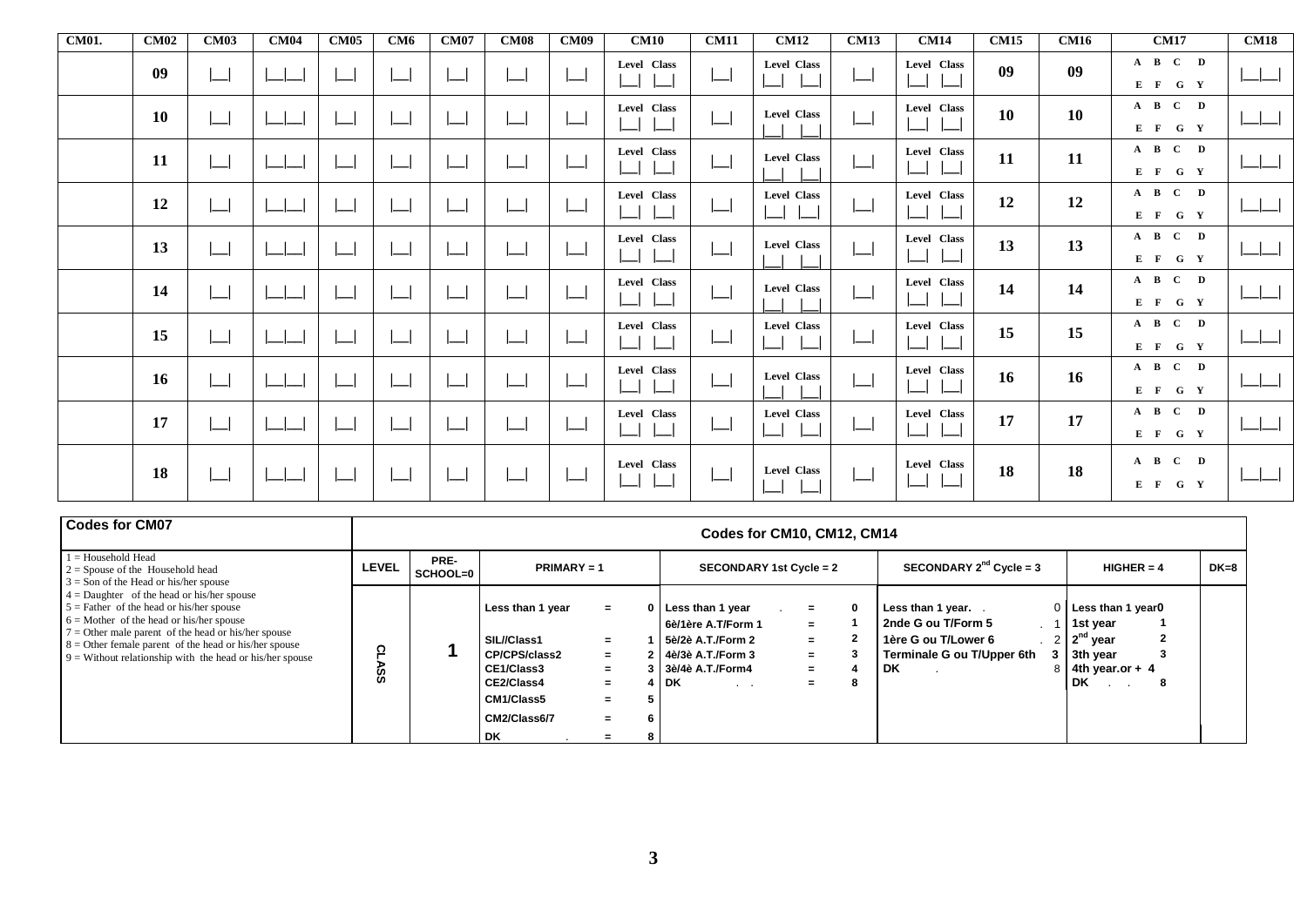# **SECTION 2: WATER AND SANITATION (WS)**

# **2.1 Water used by the household**

## **WS01.** Name of respondent Serial number of the respondent:  $\begin{array}{c} | \text{ } | \text{ } \end{array}$

| <b>WS02.</b><br>What is the main<br>source of supply<br>of the drinking<br>water of the<br>household?                                                                                                                                                                                                                                                                                                                                                                                                                                                                                                       | <b>WS03.</b><br>What is the<br>main mode of<br>supply of the<br>water used by<br>your household<br>for other<br><b>THINGS</b> like<br>cooking and<br>washing hands?                                                                                                                                                                                                                                                                                                                                                                                                                                                                | <b>WS04.</b><br>Where is<br>the supply<br>source of<br>drinking<br>water<br>situated?                                  | <b>WS05.</b><br>How<br>much time<br>do they<br>need to go<br>to the<br>drinking<br>water<br>point, get<br>the water<br>and come<br>back? | WS06.<br>How far<br>from your<br>lodging is<br>this supply<br>source of<br>drinking<br>water<br>situated<br>$\overline{?}$ | WS07.<br>Who usually go<br>to the supply<br>source to fetch<br>water?<br><b>INSIST TO</b><br><b>GET THE</b>                                                                                                                                                                           | <b>WS08.</b><br>Do you<br>do<br>somethi<br>ng to<br>render<br>the<br>water<br>cleaner<br>before<br>drinkin<br>g it? | <b>WS09.</b><br>Usually,<br>what do<br>you do to<br>render the<br>water that<br>you drink<br>clean?                                                                                                                                                                                       | <b>WS10.</b><br>What is<br>your<br>principal<br>mode of<br>stocking<br>of<br>drinking<br>water?                                        | WS11.<br>Is this<br>contai<br>ner<br>always<br>covere<br>$d$ ? | <b>WS12.</b><br>For how<br>long do<br>you<br>usually<br>keep this<br>drinking<br>waterin<br>this<br>container<br>before<br>replacing | <b>WS13.</b><br>Usually, which quantity of<br>water do you use in a day, for<br>domestic needs of your<br>household<br>(FIRST NOTE THE<br><b>OUANTITY AND THE</b><br>DECLARED UNIT. THEN<br><b>CONVERT THIS ESTIMATE</b><br>IN LITRES ?<br>Ex. 3 buckets of 201 meaning                                                                                                                                                                                         |                                                                                                                                        | <b>WS14.</b><br>Usually, do you pay money to get water<br>for your household?<br>$1 = Yes$ $2 = No \rightarrow WS16$<br>WS15.If yes, what are the monthly<br>expenses devoted to water by your<br>household (including purchase, transport,<br>treatment, etc.)?<br>(In hundred of CFAF)<br>$Ex: Register \mid \_ /2 /5 /$ if 2500 CFAF |                                                                                                                               |                                                                                                                       |  |
|-------------------------------------------------------------------------------------------------------------------------------------------------------------------------------------------------------------------------------------------------------------------------------------------------------------------------------------------------------------------------------------------------------------------------------------------------------------------------------------------------------------------------------------------------------------------------------------------------------------|------------------------------------------------------------------------------------------------------------------------------------------------------------------------------------------------------------------------------------------------------------------------------------------------------------------------------------------------------------------------------------------------------------------------------------------------------------------------------------------------------------------------------------------------------------------------------------------------------------------------------------|------------------------------------------------------------------------------------------------------------------------|------------------------------------------------------------------------------------------------------------------------------------------|----------------------------------------------------------------------------------------------------------------------------|---------------------------------------------------------------------------------------------------------------------------------------------------------------------------------------------------------------------------------------------------------------------------------------|---------------------------------------------------------------------------------------------------------------------|-------------------------------------------------------------------------------------------------------------------------------------------------------------------------------------------------------------------------------------------------------------------------------------------|----------------------------------------------------------------------------------------------------------------------------------------|----------------------------------------------------------------|--------------------------------------------------------------------------------------------------------------------------------------|-----------------------------------------------------------------------------------------------------------------------------------------------------------------------------------------------------------------------------------------------------------------------------------------------------------------------------------------------------------------------------------------------------------------------------------------------------------------|----------------------------------------------------------------------------------------------------------------------------------------|-----------------------------------------------------------------------------------------------------------------------------------------------------------------------------------------------------------------------------------------------------------------------------------------------------------------------------------------|-------------------------------------------------------------------------------------------------------------------------------|-----------------------------------------------------------------------------------------------------------------------|--|
| Tap water<br>11. in the lodging<br>12. in the yard/plot<br>13. Stand pipe<br><b>Sinking Water</b><br>21. Borehole water<br>22. Tube well<br>Dug Well<br>31. Protected well<br>32. Unprotected well<br><b>Spring Water</b><br>41. Protected spring<br>42. Unprotected<br>spring<br>51. Rain water<br>(without water<br>catchment system)<br>61. Tanker<br>71. Cart with small<br>tank/butt<br>81. Surface water (<br>River, stream, dam,<br>Lake, pond, Channel,<br>irrigation gutter)<br>91. Mineral water in<br>bottle<br>92. Non-mineral water<br>in bottle<br>93. Water in sachet<br>96. Other (specify) | Tap water<br>11. in the lodging<br>12. in the yard/plot<br>13. Street fountain<br><b>Borehole Water</b><br>21. Borehole water<br>22. Tube well<br>Dug Well<br>31. protected well<br>32. Unprotected<br>well<br><b>Spring Water</b><br>41. Protected spring<br>42. Unprotectedspri<br>ng<br>51. Rain water<br>(without water<br>catchment system)<br>61. Tanker<br>71. Cart with small<br>tank/drum<br>81. Surface water (/<br>River, stream, dam,<br>Lake, pond,<br>Channel, irrigation<br>gutter)<br>91. Mineral water<br>in bottle<br>92. Non-mineral<br>water in bottle<br>93. Water in sachet<br>96. Other<br>$(specify)$<br>. | $l = In$ the<br>lodging $\rightarrow$<br><b>WS08</b><br>$2=$ In the<br>yard /plot<br>$\rightarrow$ WS08<br>3=Elsewhere | <b>NUMBER</b><br>OF<br><b>MINUTES</b><br>998 IF DK                                                                                       | <b>REGISTER</b><br><b>THE</b><br><b>DISTANCE IN</b><br>KM:<br>000 IFLESS<br><b>THAN 500 M</b><br>998 IF DK                 | NAME(S) OF<br>THIS/THESE<br>PERSON(S) BY<br>ORDER OF<br><b>DECREASING</b><br><b>IMPORTANCE</b><br>THEN, INDICAT<br>E THEIR SERIAL<br><b>NUMBER FROM</b><br>SECTION 01.<br>WRITE 00 IF<br>THIS PERSON IS<br><b>NOT MEMBER</b><br>OF THE<br>HOUSEHOLD.<br>Serial N <sup>*</sup><br>Name | 1. Yes<br>2.<br>$No \rightarrow WS$<br>10<br>$DK\rightarrow W$<br><b>S10</b>                                        | A. To boil it<br>B. To add<br>bleach /<br>Chlorine<br>C. Filter it<br>through a<br>linen<br>D. To use a<br>filter<br>(ceramic,<br>sand,<br>composite<br>, etc.)<br>E. Solar<br>Disinfecti<br>on<br>F. To allow<br>it to<br>settle/deca<br>nt<br>X. Other<br>(to be<br>specified)<br>Z. DK | $1 = J$ erryca<br>$n /$ gallon<br>2=Metalli<br>c Bucket<br>$3 =$ Plastic<br>bucket<br>$4 = \text{Jug/Pot}$<br>$6 = Other$<br>(specify) | 1. Yes<br>2. No                                                | it?<br><b>NUMBE</b><br>R OF<br><b>DAYS</b>                                                                                           | Water for all<br>usages<br>Estimate of the<br>quantity<br>consumed<br>during a day<br>$Ex. 1$ gallon of<br>60 l, meaning<br>60 l                                                                                                                                                                                                                                                                                                                                | Of which<br>Drinking<br>water<br>Estimate of<br>the quantity<br>consumed<br>during a<br>day<br>Ex. 4buckets<br>of 20 l.<br>meaning 80l | <b>TOTAL</b><br><b>MONTHLY</b><br><b>EXPENSE</b>                                                                                                                                                                                                                                                                                        | What is,<br>within this<br>total<br>expense, the<br>estimate of<br>the monthly<br>expense for<br>transport to<br>fetch water? | What is,<br>within this<br>total<br>expense,<br>the<br>estimate of<br>the<br>monthly<br>expense to<br>treat<br>water? |  |
|                                                                                                                                                                                                                                                                                                                                                                                                                                                                                                                                                                                                             | $\vert \cdot \vert$                                                                                                                                                                                                                                                                                                                                                                                                                                                                                                                                                                                                                |                                                                                                                        | كالطاكا<br>$\blacksquare$                                                                                                                |                                                                                                                            | $\blacksquare$<br>1.<br>2.<br>3.<br>4.                                                                                                                                                                                                                                                |                                                                                                                     | A B C D<br>EFXZ<br>X--------                                                                                                                                                                                                                                                              | $\Box$                                                                                                                                 | $\lfloor \_ \rfloor$                                           | $\Box$                                                                                                                               | $\begin{tabular}{c} \quad \quad \textcolor{blue}{\textbf{L}} \textbf{L} \textbf{L} \textbf{L} \textbf{L} \textbf{L} \textbf{L} \textbf{L} \textbf{L} \textbf{L} \textbf{L} \textbf{L} \textbf{L} \textbf{L} \textbf{L} \textbf{L} \textbf{L} \textbf{L} \textbf{L} \textbf{L} \textbf{L} \textbf{L} \textbf{L} \textbf{L} \textbf{L} \textbf{L} \textbf{L} \textbf{L} \textbf{L} \textbf{L} \textbf{L} \textbf{L} \textbf{L} \textbf{$<br>litres<br>$9998 = DK$ | المساحل المساحي<br>litres<br>$9998 = DK$                                                                                               | <b>Controller</b><br>In hundred of<br><b>CFAF</b>                                                                                                                                                                                                                                                                                       | الطائعات<br>In hundred of<br><b>CFAF</b>                                                                                      | $L_{\rm{max}}$<br>In hundred<br>of CFAF                                                                               |  |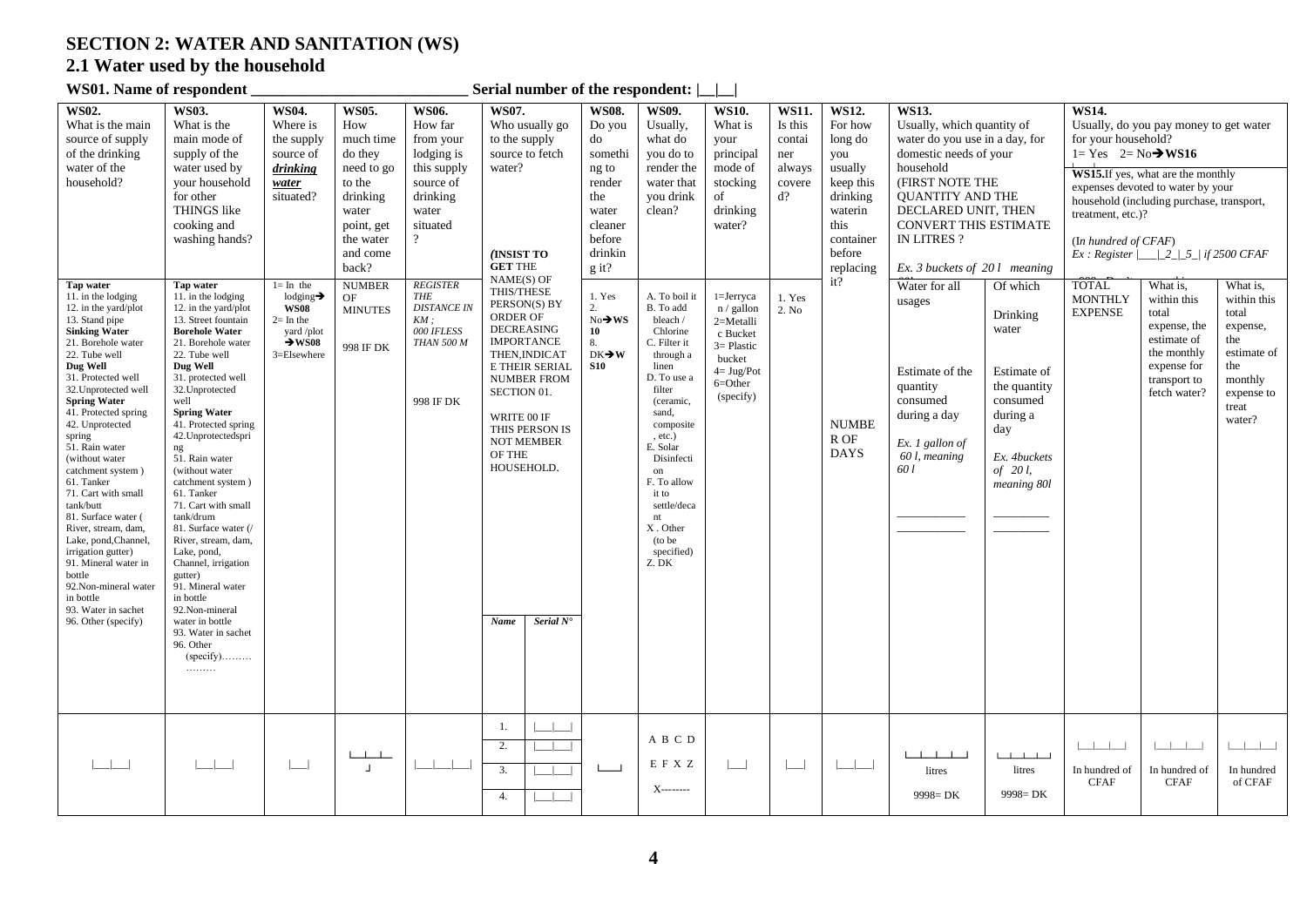# **2.2 Sanitation, used waters and wastes**

| WS16.<br>Usually, which type of toilets/WCs do members<br>of your household use?<br>IF «WATER FLUSH OR MANUAL FLUSH »,<br><i><b>INSIST:</b></i><br>WHERE DO WASTE WATERS PASS?<br>IF NECESSARY, ASK FOR PERMISSION TO SEE<br>THE TOILETS.                                                                                                                                                                                                                                                            | WS17.<br>Do you share<br>your toilets with<br>other<br>households? | <b>WS18.</b><br>In total,<br>how many households use<br>these toilets?                                                          | WS19.<br>Where are these<br>toilets that members<br>of your household<br>usually use found?       | <b>WS20.</b><br>How do you<br>appreciate the<br>state of cleanliness<br>of these toilets?   | WS21.<br>How often do they<br>wash these toilets?                                                                                        | WS22.<br>With which product(s) do<br>they usually maintain<br>these toilets?                                                                                         | WS23.<br>Usually, what do<br>you do with waste<br>waters born from<br>your household?                                                                                                                            | WS24.<br>Usually, what<br>do you do with<br>solid waste<br>born from your<br>household?                                       |
|------------------------------------------------------------------------------------------------------------------------------------------------------------------------------------------------------------------------------------------------------------------------------------------------------------------------------------------------------------------------------------------------------------------------------------------------------------------------------------------------------|--------------------------------------------------------------------|---------------------------------------------------------------------------------------------------------------------------------|---------------------------------------------------------------------------------------------------|---------------------------------------------------------------------------------------------|------------------------------------------------------------------------------------------------------------------------------------------|----------------------------------------------------------------------------------------------------------------------------------------------------------------------|------------------------------------------------------------------------------------------------------------------------------------------------------------------------------------------------------------------|-------------------------------------------------------------------------------------------------------------------------------|
| Water flush / manual flush<br>11. Flush connected to the sewer<br>12. Flush connected to septic tank<br>13. Flush connected to latrines<br>14. Flush connected to other thing<br>15. Flush connected to unknown place/ Not<br>sure/DK where<br>21. Auto aerated harnessed latrines (LAA)<br>22. Covered latrines<br>23. Pit latrines / open hole<br>31. Buckets/soil tubs<br>41.Suspended toilets/latrines<br>51. No toilets or bush or farm→ WS23<br>96. Other (to be specified) ------------------ | l. Yes<br>2. $No \rightarrow WSI9$                                 | <b>NUMBEROFHOUSEHOLDS</b><br>IF LESS THAN 10  PUT<br><b>THE NUMBER</b><br><b>IF 10 HOUSEHOLDS</b><br>ORMORE, PUT 10<br>IFDK: 98 | 1. In the lodging<br>2. In the yard/plot<br>3. At the neighbour<br>4. Other (to be specified)<br> | Extremelymalodor<br>ous andnasty<br>2. Malodorous and<br>nasty<br>3. Clean<br>4. Very clean | 1. Every day<br>2. Every 2 to 3 days<br>3. Every week<br>4. Every month<br>5. Occasionally<br>6. They are not<br>washed<br>8. Don't know | A. Soap<br>B. Disinfectant (bleaching<br>water, etc.)<br>C. Deodorant<br>D. No product<br>Y. They are not maintained<br>X. Other products (specify)<br>Z. Don't know | 1. Poured out in the<br>yard/high way<br>2. Poured out in the<br>drain<br>3. Poured out in the<br>septic tank<br>4. poured out in the<br>river/stream<br>5. Poured out in the<br>nature<br>6. Other<br>(specify) | 1. Collected by a<br>truck /waste vat<br>2. Thrown in the<br>nature<br>3.Buried, burnt<br>4. Recycled<br>6.Other<br>(specify) |
|                                                                                                                                                                                                                                                                                                                                                                                                                                                                                                      |                                                                    |                                                                                                                                 |                                                                                                   |                                                                                             |                                                                                                                                          | A B D C X Y Z<br>$X$ ------------------                                                                                                                              |                                                                                                                                                                                                                  |                                                                                                                               |

|                                                                                                                  | 2.3 Knowledge of hydrous diseases and projects on water and sanitation                                                               |                                                                                                                                                     |                                                                                                                                                                                        | 2.4 Hygiene (Washing of hands)                                                                                                                                                                                               |                                                                                                                                                                                  |                                                                                                                                                      |  |  |  |  |
|------------------------------------------------------------------------------------------------------------------|--------------------------------------------------------------------------------------------------------------------------------------|-----------------------------------------------------------------------------------------------------------------------------------------------------|----------------------------------------------------------------------------------------------------------------------------------------------------------------------------------------|------------------------------------------------------------------------------------------------------------------------------------------------------------------------------------------------------------------------------|----------------------------------------------------------------------------------------------------------------------------------------------------------------------------------|------------------------------------------------------------------------------------------------------------------------------------------------------|--|--|--|--|
| WS25.<br>Do you know<br>diseases related<br>to use of dirty<br>water or a poor<br>management of<br>waste waters? | <b>WS26.</b><br>If yes, which ones?                                                                                                  | WS27.<br>Do you think<br>members of your<br>household are<br>presently exposed<br>to these diseases<br>related to dirty<br>water or waste<br>water? | <b>WS28.</b><br>Do you know organisms or projects in<br>charge of helping populations of your area<br>to benefit from water and/or<br>sanitationinfrastructures? Ifyes, which<br>ones? | WS29.<br>Please, show me where your household<br>members often wash hands.                                                                                                                                                   | <b>WS30.</b><br>Do you have soap or<br>other cleaning<br>$product(s)$ (orother<br>local products used as<br>cleaning products) in<br>your household for the<br>washing of hands? | WS31.<br>Please, can you show them to<br>me?<br><b>REGISTER THE</b><br><b>OBSERVATION.</b><br><b>ENCIRCLEALL WHAT IS</b><br><b>MENTIONED</b>         |  |  |  |  |
| $1 = Yes$<br>$2=N_0 \rightarrow W S 28$                                                                          | A. Fever/Malaria<br>B. Diarrhea<br>C. Amoebic dysentery.<br>D. Typhoid fever<br>E. Cholera<br>F. Skin diseases<br>X. Other (specify) | $1 = Yes$<br>$2 = No$                                                                                                                               | A. STATE<br>B. MINEE C. PAEPA<br><b>E. SCANWATER</b><br>D. CARE<br>F. PNDP<br><b>G. MINEPAT</b><br>H. CDE/CAMWATER<br>I. PLAN CAMEROON<br>Z. Don't knowX. Other (specify)              | Placeto wash hands observed<br>No special place to wash hands<br>2. Transportable object used to wash hands<br>(kettle, bucket, basin, container)<br>3. Non transportable object<br>4. Permission tosee refused/non observed | $l = Yes$<br>$2 = No \rightarrow$ Next section                                                                                                                                   | A. Pieceof soap<br>B. Cleaning products (Powder /<br>Liquid / Paste)<br>C. Liquidsoap<br>D. Ash / mud / Sand<br>Y. Did not show /has refused to show |  |  |  |  |
|                                                                                                                  | $\mathbf C$<br>E<br>$\mathbf{X}$<br>B<br>D                                                                                           |                                                                                                                                                     | C<br>E<br>$A$ $B$<br>D<br>F<br>GHI X                                                                                                                                                   |                                                                                                                                                                                                                              |                                                                                                                                                                                  | B<br>$\mathbf C$<br>D<br>$\mathbf{A}$                                                                                                                |  |  |  |  |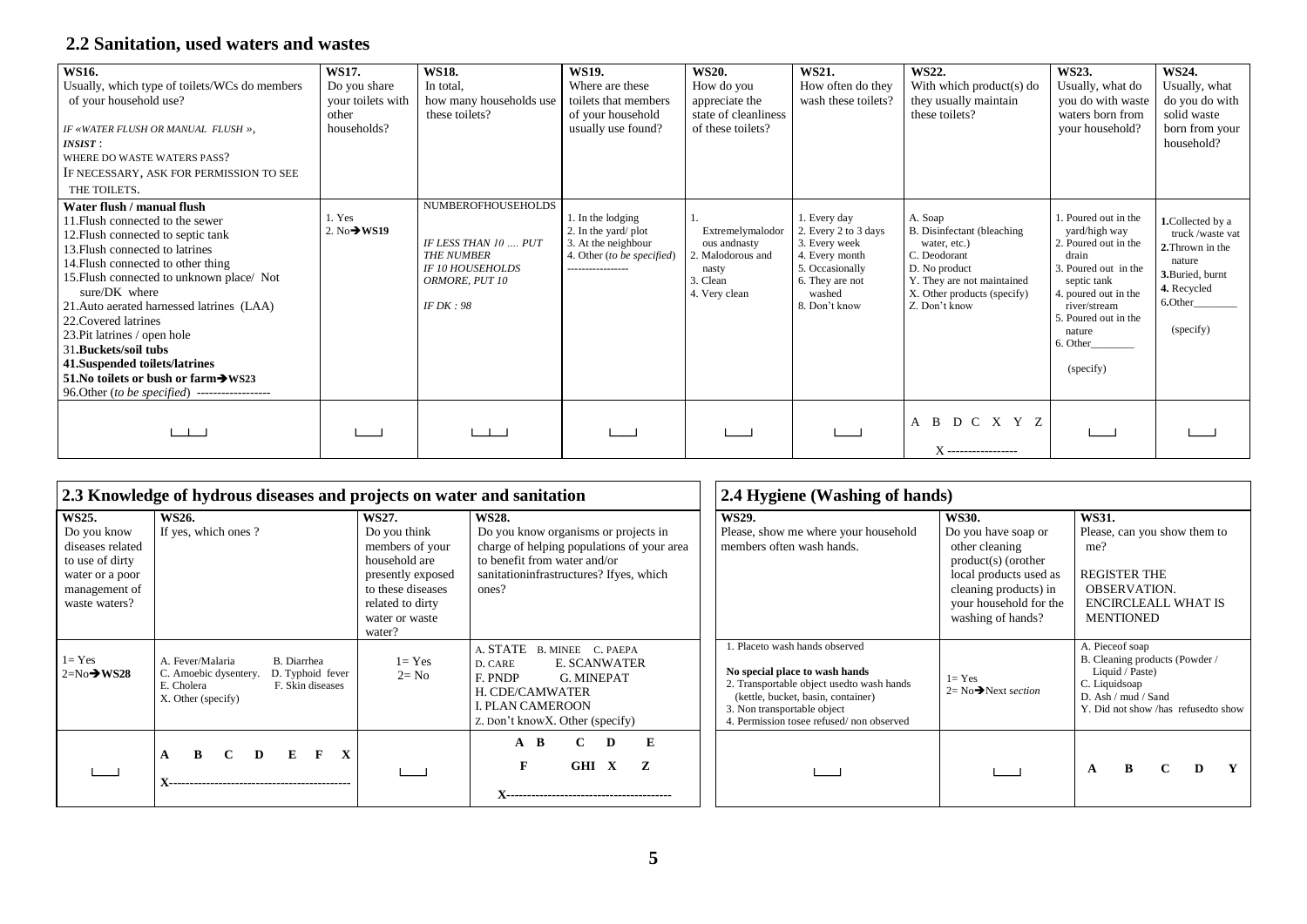# **SECTION 3:HEALTHOF HOUSEHOLD MEMBERS ANDEXPOSITION TO HYDROUS DISEASES (SM)**

| SM01.<br><b>LIST THE</b><br><b>NAMES OF THE</b><br>HOUSEHOLD<br><b>MEMBERS</b><br><b>HAVING BEEN</b><br><b>SICK OR</b><br><b>HAVING</b><br><b>RESORTED TO A</b><br><b>HEALTH</b><br><b>FACILITY</b><br><b>DURING THE</b><br><b>LAST THREE</b><br><b>MONTHS</b><br>(REFER TO<br>CM15 | $SM02$ .<br><b>SERIA</b><br>L<br><b>NUMB</b><br>ER | SM03.<br>When was<br>(NAME) sick<br>or went to the<br>hospital for<br>the last time?<br>$1 =$ Less than 2<br>weeks<br>$2 = 2$ weeks to<br>less than 1<br>month<br>$3 =$ From 1to<br>less than $3$<br>months | SM04.<br>During the last 2<br>weeks, did (NAME)<br>suffer from the<br>following diseases?<br><b>(ENCIRCLE CODE</b><br>IF YES)<br>A. Fever /Malaria<br>B. Diarrhea<br>C. Amoebic dysentery<br>D. Typhoid fever<br>E. Cholera<br>F. Skin diseases<br>Y., None of these<br>diseases | <b>SM05.</b><br>During the last three<br>3 months, that is<br>since<br>the $(month)$ 2016<br>,did (NAME) suffer<br>from the following<br>diseases?<br>(ENCIRCLE CODE<br>IFYES)<br>A. Fever /Malaria<br>B. Diarrhea<br>C. Amoebic dysentery<br>D. Typhoid fever<br>E. Cholera<br>F. Skin diseases<br>Y None of these<br>diseases<br>$\rightarrow$ SM09 | SM06.<br>Did (NAME) have<br>resort to a health<br>facility for<br>that/those<br>disease(s)<br>during the past 3<br>months?<br>(ENCIRCLE CODE<br>IF YES)<br>A. Fever /Malaria<br>B. Diarrhea<br>C. Amoebic dysentery<br>D. Typhoid fever<br>E. Cholera<br>F. Skin diseases | SM07.<br><b>VERIFYSM</b><br>06: IS AT<br><b>LEAST</b><br><b>ONE</b><br>$\rm{CODE}$<br><b>ENCIRCL</b><br>ED?<br>$1 = Yes$<br>$2=$<br>$No \rightarrow SM09$ | <b>SM08.</b>      | In which type of health facility (NAME) resorted to in order to<br>treat [NAME OF ILLNESS]?<br>VERIFY SM06 : IF/ILLNESS/ ENCIRCLED, ASK THE<br><b>OUESTION, IF NOT GO TO THE NEXT ILLNESS</b><br>Type<br>$l = Regional hospital$<br>2= District Hospital<br>$3 =$ Sub divisional medical centre (CMA)<br>$4=IHC/HC$<br>$5 =$ OtherHU (specify) |                                     |                          |                                       | SM09.<br>How much do<br>you estimate<br>the total<br>health<br>expense made<br>for (NAME)<br>during the<br>last 3months.<br>that is since<br>the<br>$(month)$ 201<br>6 <sup>2</sup><br>$(IN \, CFAF)$<br>95 000 $SI \ge 95$<br><b>THOUSANDS</b><br>CFAF<br>99998 IF DK | <b>SM10.</b><br>How much do<br>vou estimate<br>the total health<br>expense made<br>for (NAME)<br>during the last<br>3 months, that<br>is since the<br>$(month)$ 201<br>6, to treat the<br>fever/malaria.<br>diarrhea.<br>dysentery,<br>typhoid,<br>cholera or skin<br>diseases?<br>$(IN \, CFAF)$<br>95 000 $SI \ge 95$ |                                                |
|-------------------------------------------------------------------------------------------------------------------------------------------------------------------------------------------------------------------------------------------------------------------------------------|----------------------------------------------------|-------------------------------------------------------------------------------------------------------------------------------------------------------------------------------------------------------------|----------------------------------------------------------------------------------------------------------------------------------------------------------------------------------------------------------------------------------------------------------------------------------|-------------------------------------------------------------------------------------------------------------------------------------------------------------------------------------------------------------------------------------------------------------------------------------------------------------------------------------------------------|---------------------------------------------------------------------------------------------------------------------------------------------------------------------------------------------------------------------------------------------------------------------------|-----------------------------------------------------------------------------------------------------------------------------------------------------------|-------------------|------------------------------------------------------------------------------------------------------------------------------------------------------------------------------------------------------------------------------------------------------------------------------------------------------------------------------------------------|-------------------------------------|--------------------------|---------------------------------------|------------------------------------------------------------------------------------------------------------------------------------------------------------------------------------------------------------------------------------------------------------------------|-------------------------------------------------------------------------------------------------------------------------------------------------------------------------------------------------------------------------------------------------------------------------------------------------------------------------|------------------------------------------------|
|                                                                                                                                                                                                                                                                                     |                                                    |                                                                                                                                                                                                             |                                                                                                                                                                                                                                                                                  |                                                                                                                                                                                                                                                                                                                                                       |                                                                                                                                                                                                                                                                           |                                                                                                                                                           | Fever<br>/Malaria | Diarrhea                                                                                                                                                                                                                                                                                                                                       | Amoebic<br>dysenter<br>$\mathbf{V}$ | Typhoid<br>fever         | Choler<br>a                           | Skin<br>diseases                                                                                                                                                                                                                                                       |                                                                                                                                                                                                                                                                                                                         | <b>THOUSANDS</b><br><b>CFAF</b><br>99998 IF DK |
|                                                                                                                                                                                                                                                                                     | $\Box$                                             | $\Box$                                                                                                                                                                                                      | $\mathcal{C}$<br>$\mathbf B$<br>D<br>$\mathbf{A}$<br>E<br>F<br>Y                                                                                                                                                                                                                 | $\mathbf{C}$<br>D<br>B<br>A<br>E<br>F<br>Y                                                                                                                                                                                                                                                                                                            | A B C D E F                                                                                                                                                                                                                                                               | لسيا                                                                                                                                                      | $\Box$            | لمسا                                                                                                                                                                                                                                                                                                                                           | ا سا                                | $\Box$                   | $\Box$                                | لسا                                                                                                                                                                                                                                                                    |                                                                                                                                                                                                                                                                                                                         |                                                |
|                                                                                                                                                                                                                                                                                     | $L_{\perp}$                                        | $\Box$                                                                                                                                                                                                      | $\mathbf C$<br>$\mathbf{B}$<br>D<br>A<br>$\mathbf E$<br>$\mathbf{F}$<br>Y                                                                                                                                                                                                        | $\mathsf{C}$<br>$\mathbf{B}$<br>D<br>A<br>E<br>$\mathbf{F}$<br>Y                                                                                                                                                                                                                                                                                      | A B C D E F                                                                                                                                                                                                                                                               | لمسا                                                                                                                                                      | $\Box$            | لمسا                                                                                                                                                                                                                                                                                                                                           | لــــا                              | $\Box$                   | $\overline{\phantom{0}}$              | $\Box$                                                                                                                                                                                                                                                                 |                                                                                                                                                                                                                                                                                                                         | $\Box$                                         |
|                                                                                                                                                                                                                                                                                     | $L_{\perp}$                                        | $\Box$                                                                                                                                                                                                      | $\mathbf C$<br>$\mathbf{B}$<br>D<br>$\mathbf{A}$<br>F<br>Y<br>E                                                                                                                                                                                                                  | $\mathbf C$<br>$\mathbf{B}$<br>D<br>A<br>$\mathbf F$<br>Y<br>E                                                                                                                                                                                                                                                                                        | A B C D E F                                                                                                                                                                                                                                                               | لسيا                                                                                                                                                      | $\Box$            | لمسا                                                                                                                                                                                                                                                                                                                                           | المسا                               | $\overline{\phantom{0}}$ | $\overline{\phantom{0}}$              | $\Box$                                                                                                                                                                                                                                                                 |                                                                                                                                                                                                                                                                                                                         | $\Box$                                         |
|                                                                                                                                                                                                                                                                                     | $\Box$                                             | $\Box$                                                                                                                                                                                                      | $\mathbf{B}$<br>$\mathbf C$<br>D<br>A<br>$\mathbf E$<br>Y<br>$\mathbf{F}$                                                                                                                                                                                                        | $\, {\bf B}$<br>$\mathsf{C}$<br>D<br>A<br>$\mathbf E$<br>$\mathbf F$<br>Y                                                                                                                                                                                                                                                                             | A B C D E F                                                                                                                                                                                                                                                               | لسا                                                                                                                                                       | $\Box$            | لمسا                                                                                                                                                                                                                                                                                                                                           | $\sim$ 1                            | $\mathbf{L}$             | $\Box$                                | $\sqcup$                                                                                                                                                                                                                                                               |                                                                                                                                                                                                                                                                                                                         | $\pm 1 + 1$                                    |
|                                                                                                                                                                                                                                                                                     | $\Box$                                             | لحسا                                                                                                                                                                                                        | $\mathsf{C}$<br>$\mathbf{B}$<br>D<br>A<br>Y<br>$\mathbf E$<br>$\mathbf{F}$                                                                                                                                                                                                       | $\mathbf C$<br>B<br>D<br>A<br>$\mathbf F$<br>Y<br>E                                                                                                                                                                                                                                                                                                   | A B C D E F                                                                                                                                                                                                                                                               | لحسا                                                                                                                                                      | $\Box$            | لمسا                                                                                                                                                                                                                                                                                                                                           | لمسا                                | $\Box$                   | لسا                                   | لسا                                                                                                                                                                                                                                                                    | البابانياتيا                                                                                                                                                                                                                                                                                                            | 111111                                         |
|                                                                                                                                                                                                                                                                                     | $\Box$                                             | $\Box$                                                                                                                                                                                                      | $\mathbf C$<br>$\mathbf{B}$<br>D<br>A<br>F<br>Y<br>E                                                                                                                                                                                                                             | $\mathbf{C}$<br>B<br>D<br>A<br>E<br>$\mathbf{F}$<br>Y                                                                                                                                                                                                                                                                                                 | A B C D E F                                                                                                                                                                                                                                                               | لـــا                                                                                                                                                     | لحطا              | لسا                                                                                                                                                                                                                                                                                                                                            | $\overline{\phantom{a}}$            | لـــا                    | $\begin{array}{c} \hline \end{array}$ | لـــا                                                                                                                                                                                                                                                                  |                                                                                                                                                                                                                                                                                                                         |                                                |

#### SM00. NUMBEROF HOUSEHOLD MEMBERS HAVING BEEN SICK OR HAVING ATTENDED A HEALTH FACILITYDURING THE 3 PAST MONTHS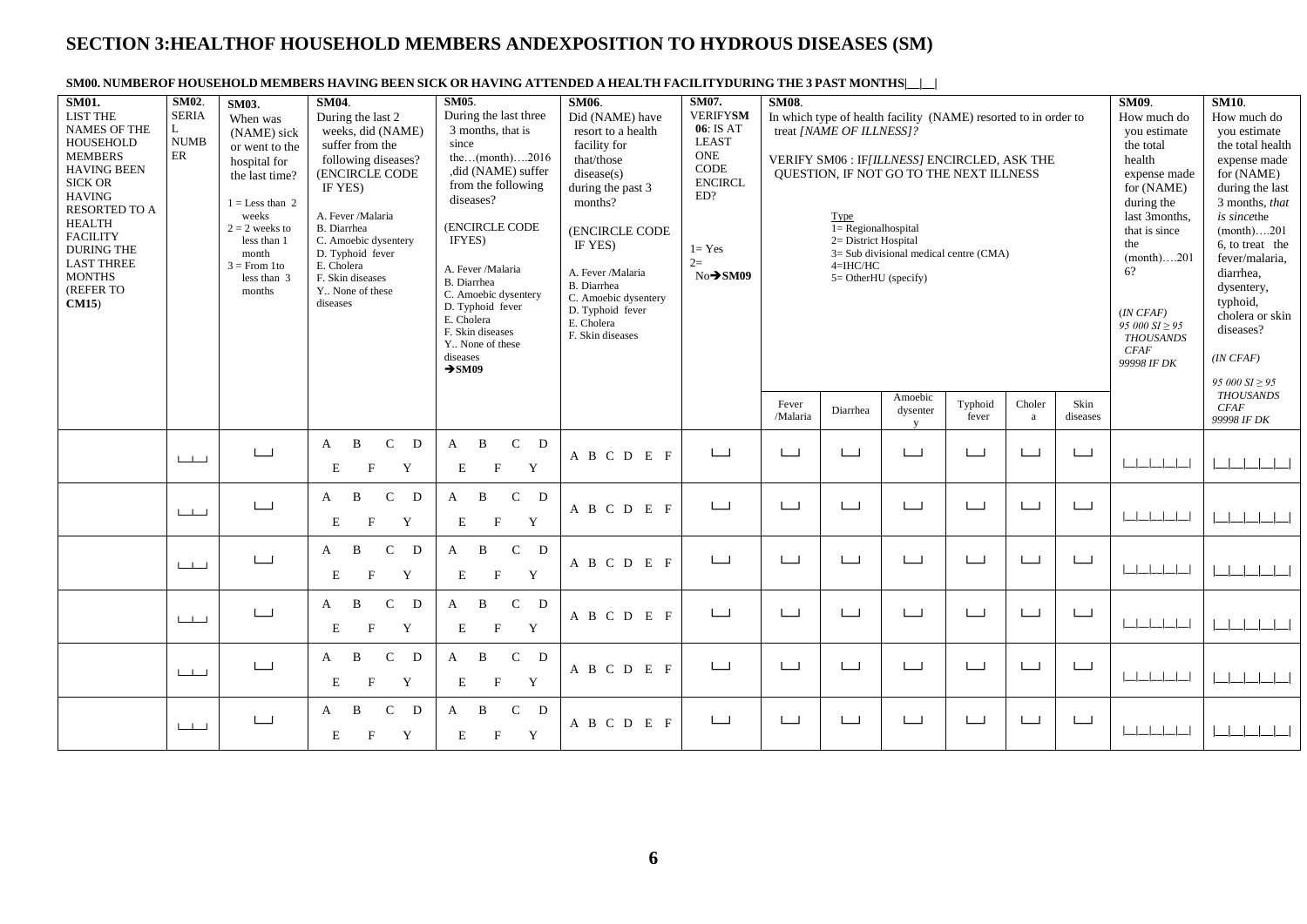# **SECTION 4 :SCHOOL ATTENDANCE OF THE HOUSEHOLD MEMBERS AND THE IMPACT OF HYDROUS DISEASES (EM)**

#### **EM00. NUMBER OF HOUSEHOLD MEMBERS ATTENDING PRESENTLY A SCHOOL ESTABLISHMENT |\_\_|\_\_|**

| <b>EM01.</b><br>LIST THE HOUSEHOLD MEMBERS<br>ATTENDING PRESENTLY (IN<br>2016/2017) A SCHOOL (REFER TO<br>$CM16$ ) | EM02.SERIAL<br><b>NUMBER</b> | <b>EM03.</b><br>Did (NAME)<br>attend school<br>during the past<br>7 days?<br>$1 = Yes$<br>$2 = No \rightarrow EM08$ | <b>EM04.</b><br>How many times<br>has (NAME)<br>arrived late in<br>school during the<br>past 7 days?<br>$8 = DK$<br>IF 0 OR 8 GO TO<br><b>EM06</b> | <b>EM05.</b><br>What is the main<br>reason for these late<br>comings?<br>1= No specific reason<br>$2 =$ stubbornness<br>$3 =$ Illness<br>4=Fetching of water<br>$6=$ Other to specify | EM06.<br>Did (NAME) miss<br>some school days<br>during the past 7<br>days?<br>$1 = Yes$<br>$2 = No \rightarrow Next$<br>person | EM07.<br>How<br>many<br>school<br>days did<br>(Name)<br>miss<br>during the<br>past 7<br>days? | <b>EM08.</b><br>What is the reason for which<br>(NAME) missed school days last<br>week?<br>1. Sick<br>2. Family reasons $\rightarrow$ Next person<br>3. Teacher absent or on strike → Next<br>person<br>4. Wound/Handicap $\rightarrow$ Next person<br>5. Temporary dismissal $\rightarrow$ Next person<br>6. Lack of means $\rightarrow$ Next person<br>7. School holiday period $\rightarrow$ Next person<br>96. Other (specify) $\rightarrow$ Next person | <b>EM09.</b><br>If absence because of<br>illness, was it because of<br>fever/malaria, diarrhea,<br>dysentery, Typhoid fEVER,<br>cholera or skin diseases?<br>ENCIRCLEANSWER(S)<br>A. Fever /Malaria<br>B. Diarrhea<br>C. Amoebic dysentery<br>D. Fever typhoid<br>E. Cholera<br>F. Skin diseases (specify)<br>Y. None of these diseases | <b>EM10.</b><br>How many do you<br>estimate the total<br>number of school<br>days that (NAME)<br>missed since the<br>beginning of this<br>school year due to<br>this/theseillness(es<br>$)$ ?<br>WRITE THE<br><b>NUMBER OF DAYS</b><br>$90$ IF $\geq 90$ DAYS<br>98 IF DK |
|--------------------------------------------------------------------------------------------------------------------|------------------------------|---------------------------------------------------------------------------------------------------------------------|----------------------------------------------------------------------------------------------------------------------------------------------------|---------------------------------------------------------------------------------------------------------------------------------------------------------------------------------------|--------------------------------------------------------------------------------------------------------------------------------|-----------------------------------------------------------------------------------------------|--------------------------------------------------------------------------------------------------------------------------------------------------------------------------------------------------------------------------------------------------------------------------------------------------------------------------------------------------------------------------------------------------------------------------------------------------------------|-----------------------------------------------------------------------------------------------------------------------------------------------------------------------------------------------------------------------------------------------------------------------------------------------------------------------------------------|---------------------------------------------------------------------------------------------------------------------------------------------------------------------------------------------------------------------------------------------------------------------------|
|                                                                                                                    | $\blacksquare$               |                                                                                                                     |                                                                                                                                                    |                                                                                                                                                                                       | $\sim$ 1                                                                                                                       | $\overline{\phantom{0}}$                                                                      |                                                                                                                                                                                                                                                                                                                                                                                                                                                              | A B C D<br>$\mathbf{E}-\mathbf{F}\mathbf{Y}$                                                                                                                                                                                                                                                                                            |                                                                                                                                                                                                                                                                           |
|                                                                                                                    |                              |                                                                                                                     |                                                                                                                                                    |                                                                                                                                                                                       | $\sim$ 1                                                                                                                       | $\overline{\phantom{a}}$                                                                      |                                                                                                                                                                                                                                                                                                                                                                                                                                                              | B<br>$\mathsf{C}$<br>D<br>A<br>$\mathbf{F}$<br>E<br>Y                                                                                                                                                                                                                                                                                   |                                                                                                                                                                                                                                                                           |
|                                                                                                                    |                              |                                                                                                                     |                                                                                                                                                    |                                                                                                                                                                                       |                                                                                                                                | $\Box$                                                                                        |                                                                                                                                                                                                                                                                                                                                                                                                                                                              | $\mathbf C$<br>B<br>D<br>A<br>E<br>$\mathbf F$<br>Y                                                                                                                                                                                                                                                                                     |                                                                                                                                                                                                                                                                           |
|                                                                                                                    |                              |                                                                                                                     |                                                                                                                                                    |                                                                                                                                                                                       |                                                                                                                                | - 1                                                                                           |                                                                                                                                                                                                                                                                                                                                                                                                                                                              | B<br>$\mathcal{C}$<br>D<br>A<br>E<br>F<br>Y                                                                                                                                                                                                                                                                                             |                                                                                                                                                                                                                                                                           |
|                                                                                                                    |                              |                                                                                                                     |                                                                                                                                                    |                                                                                                                                                                                       |                                                                                                                                | $\Box$                                                                                        |                                                                                                                                                                                                                                                                                                                                                                                                                                                              | $\, {\bf B}$<br>$\mathcal{C}$<br>D<br>A<br>F<br>Y<br>E                                                                                                                                                                                                                                                                                  |                                                                                                                                                                                                                                                                           |
|                                                                                                                    |                              |                                                                                                                     |                                                                                                                                                    |                                                                                                                                                                                       |                                                                                                                                | $\Box$                                                                                        |                                                                                                                                                                                                                                                                                                                                                                                                                                                              | B<br>$\mathsf{C}$<br>D<br>A<br>F<br>Y<br>E                                                                                                                                                                                                                                                                                              |                                                                                                                                                                                                                                                                           |

# **SECTION 5 :EMPLOYMENT AND INCOME FROM ACTIVITES OF HOUSEHOLD MEMBERS (ER)**

| <i>ormore</i><br><i>vears</i><br>1000<br>$.$ son $\cdot$ | eandsurnames<br>∖ame |  |  |  |  |  |
|----------------------------------------------------------|----------------------|--|--|--|--|--|
|----------------------------------------------------------|----------------------|--|--|--|--|--|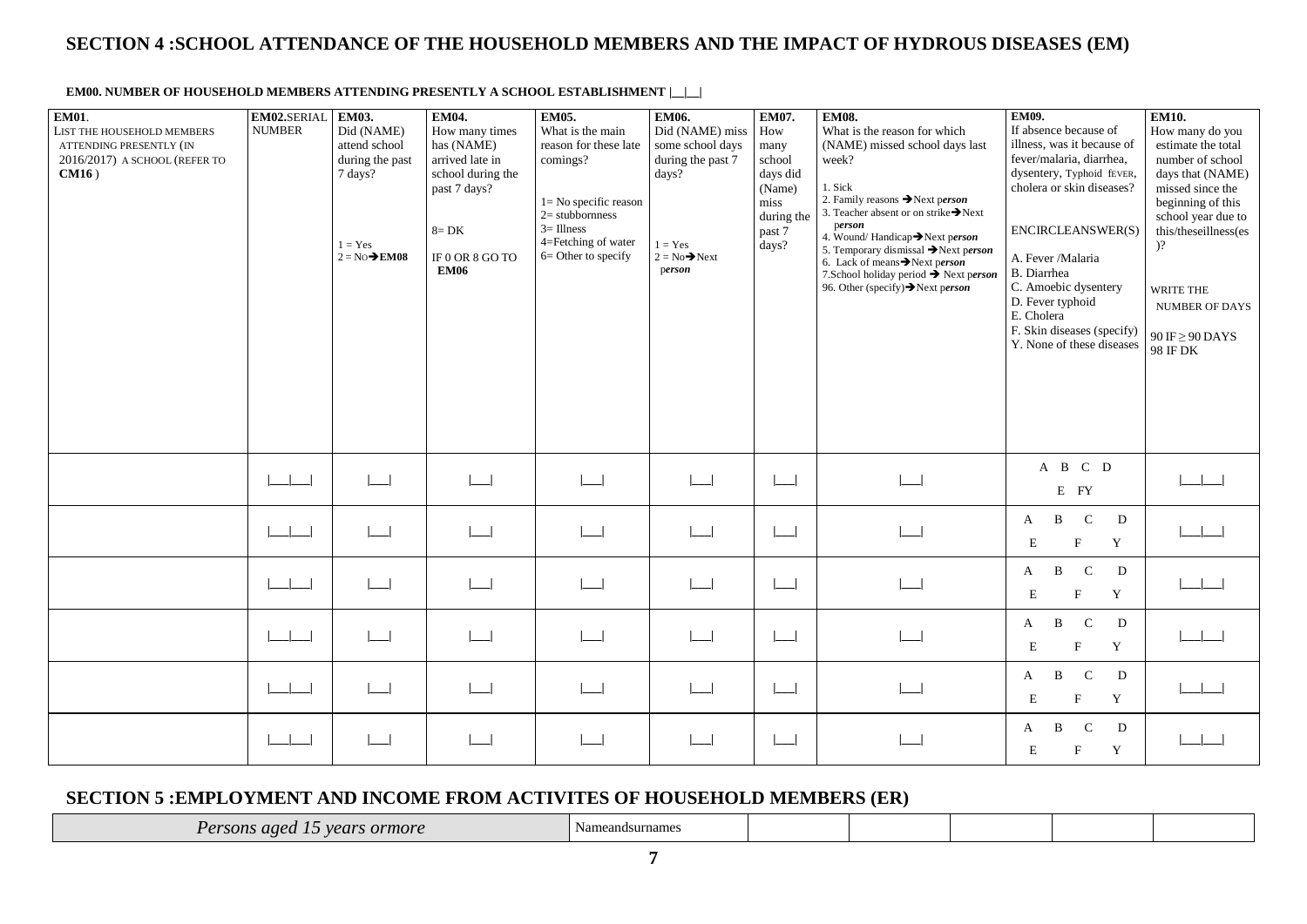| ER1 : Serial number<br>$(code of the person)$ >><br>INTERVIEW PREFERABLY EACH PERSON CONCERNED                                                                                                                                                                                                                                                                                                                                                                                                                                                                                                                        |                                                                                                                                                |          |                                   | $\lfloor 0 \rfloor \lfloor 1 \rfloor$ |                                  |                       |                       |  |
|-----------------------------------------------------------------------------------------------------------------------------------------------------------------------------------------------------------------------------------------------------------------------------------------------------------------------------------------------------------------------------------------------------------------------------------------------------------------------------------------------------------------------------------------------------------------------------------------------------------------------|------------------------------------------------------------------------------------------------------------------------------------------------|----------|-----------------------------------|---------------------------------------|----------------------------------|-----------------------|-----------------------|--|
| , has (NAME)worked even just for an hour, for own account, as<br><b>ER2</b> : During the 4 past weeks, that is to say since<br>remunerated or not employee, apprentice or family aid?<br>$1 = Yes$<br>$2 = No$                                                                                                                                                                                                                                                                                                                                                                                                        |                                                                                                                                                |          |                                   | └┘                                    |                                  |                       |                       |  |
| <b>ER3</b> During the past 7 days, that is to say since<br>remunerated or not employee, apprentice or family aid?                                                                                                                                                                                                                                                                                                                                                                                                                                                                                                     | has (NAME) worked even just for an hour, for own account, as<br>$1 = Yes \Rightarrow ER5$                                                      | $2 = No$ |                                   |                                       | $\vert \ \ \vert$                | $\boxed{\phantom{1}}$ | $\boxed{\phantom{1}}$ |  |
| <b>ER4:</b> Although (NAME) declares not having worked during the past 7 days, does he/she have an employment? $1 = Yes 2 = No \Rightarrow ER10$                                                                                                                                                                                                                                                                                                                                                                                                                                                                      |                                                                                                                                                |          |                                   |                                       |                                  |                       |                       |  |
| <b>ER5</b> : What is the name of the trade, the profession, the post, the task of the main employment that (Name)exercised during the past 7<br>SEE NOMENCLATURES OF EMPLOYMENTS, PROFESSIONS AND TRADES                                                                                                                                                                                                                                                                                                                                                                                                              |                                                                                                                                                |          |                                   | $\perp$                               | $\mathbf{1}$<br>$\Box$           | 1 1 1 1               | $\Box$                |  |
| ER6: What is the socio-professional category of (NAME) in this employment?<br>$01$ = Senior executive, engineer and assimilated<br>$02$ = Average executive, foreman<br>$03 = Skilled employee/labourer$<br>$04 =$ Semi-skilled employee/labourer<br>$05 =$ Labourer                                                                                                                                                                                                                                                                                                                                                  | $06 =$ Employer<br>$07 =$ Own account worker<br>$08 =$ Family aid<br>$09$ = Apprentice, remunerated or not<br>$10 =$ Unclassifiable (describe) |          |                                   |                                       |                                  |                       |                       |  |
| ER7:In his/her main employment, how much did (NAME)earn last month or during the past 12 months (or at how much<br>does he/she estimate his/her incomes for this work) including advantages in kind and in cash?                                                                                                                                                                                                                                                                                                                                                                                                      |                                                                                                                                                |          | Code                              |                                       | $\begin{array}{ccc} \end{array}$ |                       |                       |  |
| Gives the amount <i>If the interviewee gives the amount, write code 01 or 02 according to the case and write the amount given</i><br>$01 =$ Monthly evaluation<br>if not write only the code of the interval given.<br>$02 =$ Annual evaluation<br>Give an interval<br>Monthly evaluation<br>Annual evaluation<br>03 = Less than 28 500 CFAF 07 = [188 000, 376 000 [<br>10 = Less than 200 000 CFAF<br>$04 = 28500, 47000$<br>$08 = 376000, 752000$<br>$11 = [200000, 400000]$<br>$05 = 47000, 94000$<br>09 = 752 000 cfaF ormore $12 = 1400000$ , 800 000 [<br>$06 = 94 000, 188 000$<br>$13 = [800 000, 1500 000]$ | $14 = 1500000, 3000000$<br>$15 = 3000000, 5000000$<br>$16 = 5000000$ CFAF or more                                                              |          | Amount in<br>thousands<br>of CFAF | 11111                                 | 1 1 1 1 1 1                      | 1 1 1 1 1 1 1         | 1 1 1 1 1 1           |  |
| <b>ER8</b> :Does (NAME) have at least one secondary employment?1=Yes                                                                                                                                                                                                                                                                                                                                                                                                                                                                                                                                                  | $2=No \Rightarrow ER11$                                                                                                                        |          |                                   |                                       |                                  |                       |                       |  |
| <b>ER9</b> : At how much can we estimate income born from all the secondary activities of (NAME) including advantages in<br>cash and in kind? $\Rightarrow$ ER11                                                                                                                                                                                                                                                                                                                                                                                                                                                      |                                                                                                                                                |          | Code                              | $\vert \vert$ $\vert$ $\vert$         | $\vert \vert$ $\vert$ $\vert$    | $\sim$ 1.000          | $\mathbf{L}$          |  |
| Give the amountIftheinterviewee give the amount, write code 01 or 02 according to the case and write the amount given. If not write only<br>$01 =$ Monthly evaluation<br>$02$ = Annual evaluation<br>Give an interval<br>Monthly evaluation Annual evaluation                                                                                                                                                                                                                                                                                                                                                         | the code of the interval given.                                                                                                                |          | Amount in<br>thousands<br>of CFAF | 11111                                 |                                  | $\mathbf{1}$          |                       |  |
| 03 = Less than 28 500 CFAF $07 = [188 000, 376 000]$<br>$10 =$ Lessthan 200 000 CFAF<br>$04 =$ [ 28 500, 47 000 [<br>$08 =$ [ 376 000, 752 000 [<br>$11 = [200 000, 400 000]$<br>$05 = [47, 000, 94, 000]$<br>$09 = 752000$ CFAF or more $12 = [400000, 800000]$<br>$06 =$ [94 000, 188 000 ]<br>$13 = [800 000, 1500 000]$                                                                                                                                                                                                                                                                                           | $14 = 1500000, 3000000$<br>$15 = [3\ 000\ 000, 5\ 000\ 000]$<br>$16 = 5000000$ CFAF ormore                                                     |          |                                   |                                       |                                  |                       |                       |  |
| <b>ER10</b> : (NAME) is not working and not seeking a job because he/she is<br>$1 =$ Invalid or in protracted illness<br>$3 =$ On retirement<br>$5 =$ Stakeholder<br>$2 =$ Schooling, student<br>$4 =$ House wife<br>$6 =$ Unemployed/job seeker                                                                                                                                                                                                                                                                                                                                                                      | $7 = Other(specific)$                                                                                                                          |          |                                   | $\Box$                                |                                  |                       |                       |  |
| <b>ER11</b> : Is (NAME) ready to apply for an employment in a project for water connection, digging/sinking/construction/ improvement of<br>water point, or construction/improvement of toilets or other infrastructures of sanitation $1 = Yes$ $2 = No \Rightarrow NextIndividual$                                                                                                                                                                                                                                                                                                                                  |                                                                                                                                                |          |                                   |                                       |                                  |                       | $\vert \ \ \vert$     |  |
| <b>ER12</b> : What is the name of the trade, profession, task, employment that (NAME) wishes to do in such a project?<br>SEE NOMENCLATURES OF EMPLOYMENTS, PROFESSIONS AND TRADES                                                                                                                                                                                                                                                                                                                                                                                                                                     |                                                                                                                                                |          |                                   |                                       |                                  |                       |                       |  |
| <b>ER13</b> : Was this employment in the frame work of the PAEPA project or another project ?1=PAEPA 2=Other projet (Specify)<br>3= Doesn't Know                                                                                                                                                                                                                                                                                                                                                                                                                                                                      |                                                                                                                                                |          |                                   |                                       |                                  |                       |                       |  |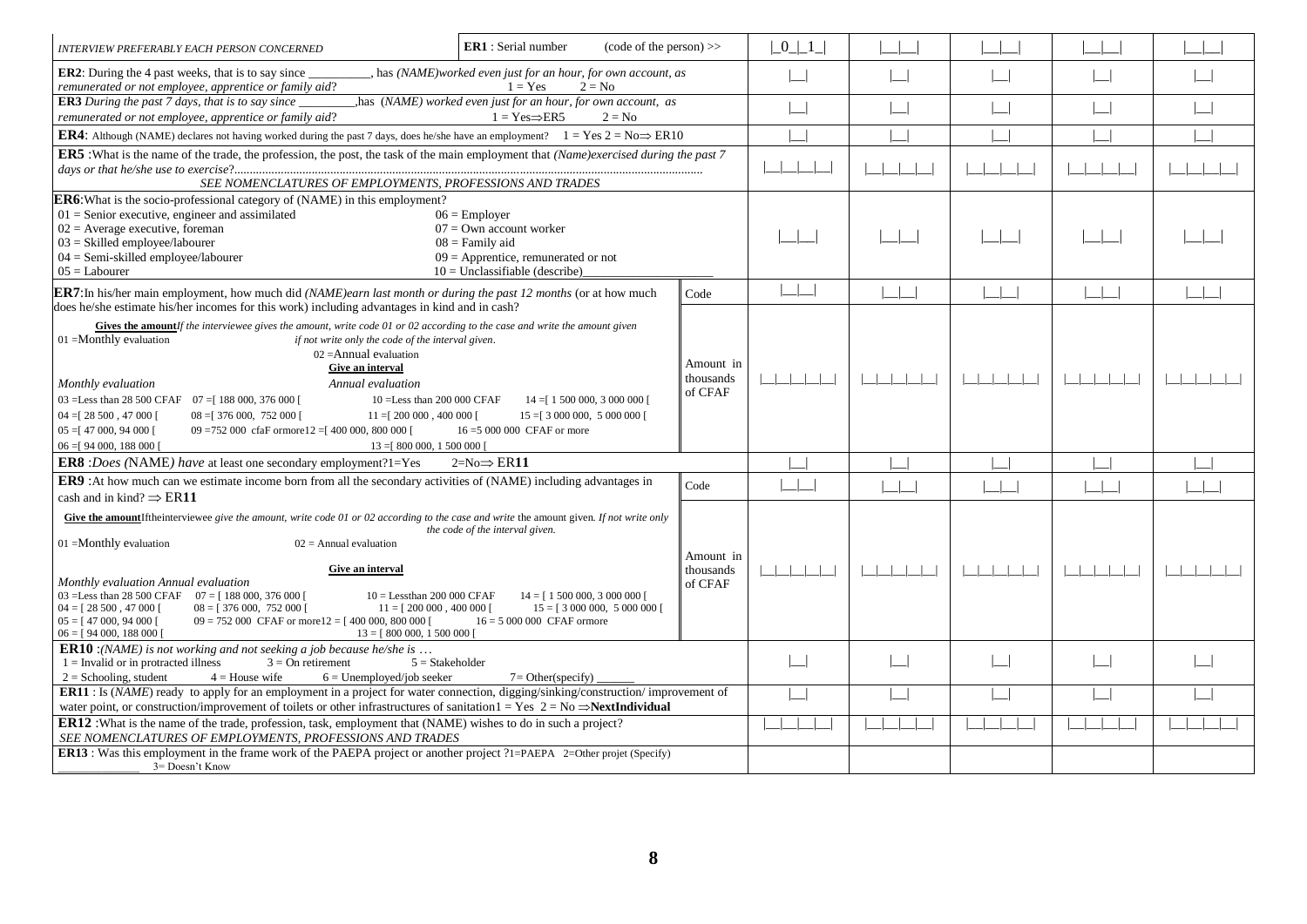|                     | Selection of the respondent to section 6                                                                                                                                                                                                                                                        |                     |                        |                                                                            |                                  |                                  |                                  |                     |                     |                |
|---------------------|-------------------------------------------------------------------------------------------------------------------------------------------------------------------------------------------------------------------------------------------------------------------------------------------------|---------------------|------------------------|----------------------------------------------------------------------------|----------------------------------|----------------------------------|----------------------------------|---------------------|---------------------|----------------|
| or more.            | KI.1. Check CM.01 in the List of Household Members and write the total number of children age d15 years                                                                                                                                                                                         |                     |                        |                                                                            |                                  |                                  | <b>Total Number</b>              |                     |                     | $\Box$         |
|                     | KI.2. Check the number of persons age d 15 years or more in KL.:                                                                                                                                                                                                                                |                     |                        |                                                                            |                                  |                                  |                                  |                     |                     |                |
| □<br>$\overline{a}$ | One $\Rightarrow$ Go to KI.9 and record the rank number as '1', enter the serial number, the person's name and age<br>Two or more $\Rightarrow$ Continue with KI.2A                                                                                                                             |                     |                        |                                                                            |                                  |                                  |                                  |                     |                     |                |
|                     | KI.2A. List each of the person aged 15 years or more below in the order they appear in the List of Household Members. Do not include other household members out of the age group<br>15 years or more. Record the serial $N^{\circ}$ , name, sex, and age for each person.                      |                     |                        |                                                                            |                                  |                                  |                                  |                     |                     |                |
|                     |                                                                                                                                                                                                                                                                                                 | KI.3.               | KI.4.                  | KI.5.                                                                      |                                  |                                  | KI.6.                            |                     | KI.7.               |                |
|                     |                                                                                                                                                                                                                                                                                                 | Rank $N^{\circ}$    | Serial N°from<br>CM.02 | Name from CM.01                                                            |                                  |                                  | Sex from<br>CM.03                |                     | Age from<br>CM.04   |                |
|                     |                                                                                                                                                                                                                                                                                                 | Rank                | Serial N°              | Name                                                                       |                                  | M                                | $\mathbf{F}$                     |                     | Age                 |                |
|                     |                                                                                                                                                                                                                                                                                                 |                     |                        |                                                                            |                                  | $\mathbf{1}$                     | $\overline{2}$                   |                     |                     |                |
|                     |                                                                                                                                                                                                                                                                                                 | $\overline{2}$      |                        |                                                                            |                                  | $\mathbf{1}$                     | $\overline{2}$                   |                     |                     |                |
|                     |                                                                                                                                                                                                                                                                                                 | 3<br>$\overline{4}$ |                        |                                                                            |                                  | $\mathbf{1}$                     | $\overline{2}$<br>$\overline{2}$ |                     |                     |                |
|                     |                                                                                                                                                                                                                                                                                                 | 5                   |                        |                                                                            |                                  | $\mathbf{1}$                     | $\overline{2}$                   |                     |                     |                |
|                     |                                                                                                                                                                                                                                                                                                 | 6                   |                        |                                                                            |                                  | $\mathbf{1}$                     | $\overline{2}$                   |                     |                     |                |
|                     |                                                                                                                                                                                                                                                                                                 | $\overline{7}$      |                        |                                                                            |                                  | $\mathbf{1}$                     | $\overline{2}$                   |                     |                     |                |
|                     |                                                                                                                                                                                                                                                                                                 | 8                   |                        |                                                                            |                                  |                                  |                                  |                     |                     |                |
|                     | <b>KI.8.</b> Check the last digit of the household number $(Q3)$ in section 0. This is the number of the row you should go to in the table below.<br>Check the total number of pesons aged 15 years or more in KL1 above. This is the number of the column you should go to in the table below. |                     |                        |                                                                            |                                  |                                  | $\overline{2}$                   |                     |                     |                |
|                     | Find the box where the row and the column meet and circle the number that appears in the box. This is the rank number (KL3) of the person selected.                                                                                                                                             |                     |                        |                                                                            |                                  |                                  |                                  |                     |                     |                |
|                     |                                                                                                                                                                                                                                                                                                 |                     |                        | Total Number of persons aged 15 years or more in the Household (from KI.1) |                                  |                                  |                                  |                     |                     |                |
|                     | <b>Last Digit of Household Number</b><br>(from Q3)                                                                                                                                                                                                                                              |                     | $\overline{2}$         | $\mathfrak{z}$                                                             | $\boldsymbol{4}$                 | 5                                |                                  | 6                   | $\overline{7}$      | $8+$           |
|                     | $\boldsymbol{\theta}$                                                                                                                                                                                                                                                                           |                     | $\overline{2}$         | $\overline{2}$                                                             | $\overline{4}$                   | 3                                |                                  | 6                   | 5                   | $\overline{4}$ |
|                     | $\mathbf{I}$                                                                                                                                                                                                                                                                                    |                     |                        | $\overline{3}$                                                             | $\mathbf{1}$                     | $\overline{4}$                   |                                  |                     | 6                   | $\overline{5}$ |
|                     | $\overline{2}$                                                                                                                                                                                                                                                                                  |                     | $\overline{2}$         | $\mathbf{1}$                                                               | $\overline{2}$                   | 5                                |                                  | $\overline{2}$      | $\overline{7}$      | 6              |
|                     | $\overline{\mathbf{3}}$<br>$\overline{\mathbf{4}}$                                                                                                                                                                                                                                              |                     | $\mathbf{1}$           | $\overline{2}$                                                             | $\overline{3}$<br>$\overline{4}$ |                                  |                                  | 3<br>$\overline{4}$ |                     | $\overline{7}$ |
|                     | 5                                                                                                                                                                                                                                                                                               |                     | $\overline{2}$         | 3                                                                          | $\mathbf{1}$                     | $\overline{2}$                   |                                  |                     | $\overline{2}$      | 8              |
|                     | 6                                                                                                                                                                                                                                                                                               |                     | $\overline{2}$         | $\overline{c}$                                                             | $\overline{2}$                   | $\overline{3}$<br>$\overline{4}$ |                                  | 5<br>6              | 3<br>$\overline{4}$ | $\overline{2}$ |
|                     | $\overline{7}$                                                                                                                                                                                                                                                                                  |                     | $\mathbf{1}$           | $\overline{3}$                                                             | $\overline{3}$                   | 5                                |                                  | $\mathbf{1}$        | 5                   | $\overline{3}$ |
|                     | 8                                                                                                                                                                                                                                                                                               |                     | $\overline{2}$         | $\mathbf{1}$                                                               | $\overline{4}$                   | $\mathbf{1}$                     |                                  | $\mathbf{2}$        | 6                   | $\overline{4}$ |
|                     | $\boldsymbol{q}$                                                                                                                                                                                                                                                                                |                     | $\mathbf{1}$           | $\mathfrak{D}$                                                             | $\mathbf{1}$                     | $\overline{2}$                   |                                  | $\overline{3}$      | $\overline{7}$      | 5              |
| person selected     | <b>KI.9</b> . Record the rank number (KI.3), the serial $N^{\circ}$ (KL4), the name (SL5) and the age (KL7) of the                                                                                                                                                                              |                     |                        |                                                                            |                                  | Name                             |                                  |                     |                     |                |

#### **P.0 Name of respondent (person selectedin KI.9) \_\_\_\_\_\_\_\_\_\_\_\_\_\_\_\_\_\_\_\_\_\_\_\_\_\_\_\_\_\_\_\_\_\_\_\_\_\_\_\_\_\_\_\_\_**

|--|

| $AP2$ : Have you ever heard of the PAEPA project ?1 = Yes<br>$2 = No \implies$ next person or next section                   |        |
|------------------------------------------------------------------------------------------------------------------------------|--------|
| AP3 : Has this project been implemented in your village /quarter? $1 = Yes$<br>$2 = No \implies$ next person or next section |        |
| AP4 :The project consisted of what ?                                                                                         |        |
| $A =$ Public water supply                                                                                                    | B<br>A |
| $B =$ Private water supply                                                                                                   | C<br>D |
| $C =$ Digging/drilling/construction/arrangement of water point                                                               | F<br>E |
| $D =$ Construction/arrangement of private toilets                                                                            | G      |
| $E =$ Construction/arrangement of private toilets                                                                            |        |
| F = Sensitization on water, sanitation and hygiene measures                                                                  |        |
| G= Training of technicians / craftsmen in the maintenance of water and sanitation facilities                                 |        |
| $X =$ Other sanitation infrastructures (specify)                                                                             |        |
| AP5 : Have you participated in the implementation of the PAEPAproject $?1 = Yes \Rightarrow AP72 = No$                       |        |
| AP6: Why did you not participate?                                                                                            |        |
| $l = I$ did not have time                                                                                                    |        |
| $2 = I$ wasn't associated                                                                                                    |        |
| $3 = I$ did not want to participate / I was not interested                                                                   |        |
| $4 = I$ did not have financial means                                                                                         |        |
| $5=$ I was sick/handicapped                                                                                                  |        |
| (from 1 to 6) $\Rightarrow$ AP8<br>$6 =$ Other (Specify) $\Box$                                                              |        |
| AP7 : Which role (s) did you play in this implementation ?                                                                   | B<br>A |
| $A =$ Member of the steering committee<br>$E =$ Supplier of sand, stones, gravel, etc                                        | C<br>D |
| $B =$ Well or pit digger $F =$ Financial participation                                                                       | E<br>F |
| $C = Maçon/Labourer$<br>$G =$ Sensitization, training, IEC                                                                   | G      |
| $D =$ Executive<br>$X =$ Other (Specify)                                                                                     |        |
| AP8a : Which mechanism was put in place to perpetuate the achievements of the PAEPA project ?                                |        |
|                                                                                                                              |        |
| $l =$ Management committee<br>$2 =$ Establishment of a common fund for maintenance                                           |        |
| $3=$ Training of craftsmen / repairers                                                                                       |        |
| 4 = Sensitization of populations/user on good practices regarding the use of facilities                                      |        |
| $6 = Other (Specific)$                                                                                                       |        |

**AP.1 Respondent's serial number : |\_\_|\_\_|**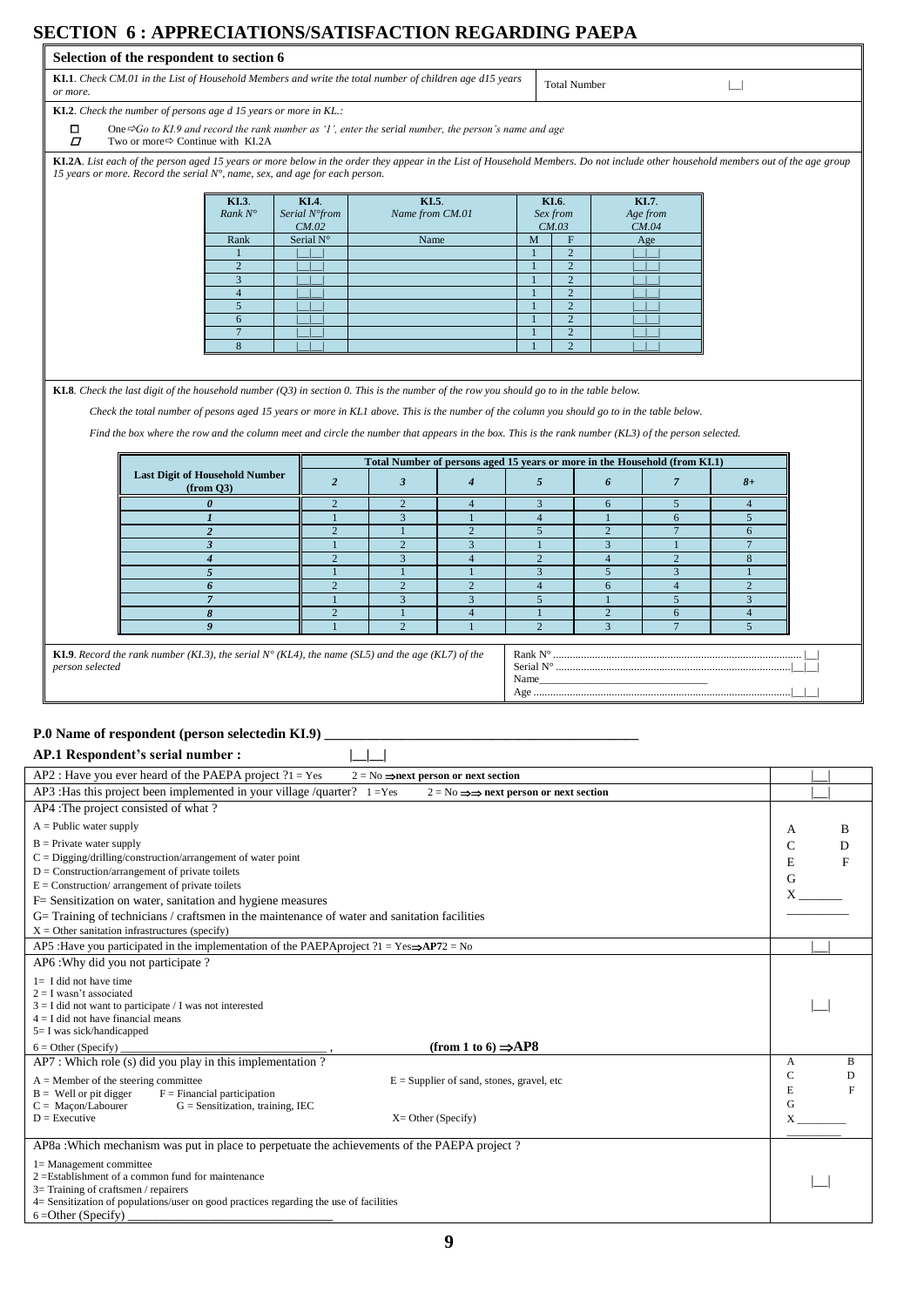| AP8: Are you globally satisfied with the achievements of this project in your village/quarter?<br>0=Not concerned 1 = Not satisfied at all 2 = Less satisfied 3 = Satisfied 4 = Very satisfied |  |
|------------------------------------------------------------------------------------------------------------------------------------------------------------------------------------------------|--|
| AP9 : Satisfaction factors regarding the PAEPAproject                                                                                                                                          |  |
| AP9 A : ACCESS TO POTABLE WATER (PAEPA project water point)                                                                                                                                    |  |
| 0=Not concerned 1=Not satisfied at all 2=Less satisfied $\overline{3}$ =Satisfied 4= Very satisfied                                                                                            |  |
| Are you very satisfied, satisfied, less satisfied, not satisfied at all of <i>NAME OF ITEM</i> ?                                                                                               |  |
| (i) Choice of sites for the establishment of water points                                                                                                                                      |  |
| (ii) Proximity to water point                                                                                                                                                                  |  |
| (iii) Availability of water during the year                                                                                                                                                    |  |
| (iv) Water quality (cleanliness, taste, odour, colour, etc.)                                                                                                                                   |  |
| (v) Amount to be paid for the maintenance of the water point                                                                                                                                   |  |
|                                                                                                                                                                                                |  |
| (vi) Amount to be paid for the acquisition of water                                                                                                                                            |  |
| (vii) Amounts to be paid for connections to individuals                                                                                                                                        |  |
| (viii)Opening hours of standpipes/water points                                                                                                                                                 |  |
| (ix) Waiting time at standpipes / water points                                                                                                                                                 |  |
| (x) Consideration of user complaints                                                                                                                                                           |  |
| (xi) Capacity of the water service manager (maintenance of the network, transparency in management, cleanliness of water points, etc.)                                                         |  |
| (xii) Collaboration between beneficiaries (households) and the water service manager                                                                                                           |  |
| AP9 B : USE OF TOILETS (PAEPA project toilets)                                                                                                                                                 |  |
| 0=Not concerned 1 = Not satisfied at all 2 = Less satisfied 3 = Satisfied 4 = Very satisfied                                                                                                   |  |
| Are you very satisfied, satisfied, less satisfied, not satisfied at all of <i>[NAME OF ITEM</i> ]?<br>(i) Choice of sites for the establishment of toilets                                     |  |
| (ii) Proximity of public toilets                                                                                                                                                               |  |
| (iii) Quality of slabs (washable, without cracks, comfort, etc.)                                                                                                                               |  |
| (iv) Amount to be paid for the maintenance of public toilets                                                                                                                                   |  |
| (v) Amount to be paid to have access to public toilets                                                                                                                                         |  |
| (vi) Execution cost of private toilets                                                                                                                                                         |  |
| (vii) Quality of toilets                                                                                                                                                                       |  |
| (viii) Consideration of public toilet users complaints                                                                                                                                         |  |
| (ix) Capacity of the public toilets manager (transparency in management, cleanliness of public toilets etc.)                                                                                   |  |
| (x) Collaboration between beneficiaries (households) and public toilets manager                                                                                                                |  |
| AP9 C : IMPLEMENTATION AND IMPACT OF THE PAEPA PROJECT<br>0=Not concerned $1 =$ Not satisfied at all $2 =$ Less satisfied $3 =$ Satisfied $4 =$ Very satisfied                                 |  |
| Are you very satisfied, satisfied, less satisfied, not satisfied at all of <i>[NAME OF ITEM</i> ]?                                                                                             |  |
| (i) Opening of the PAEPA project to everyone                                                                                                                                                   |  |
| (ii) Opening of the PAEPA project to all villages/quarters                                                                                                                                     |  |
| (iii) Execution time of facilities (water point, toilets)                                                                                                                                      |  |
| (iv) Requirements to fulfill to benefit from private water point                                                                                                                               |  |
| (v) Requirements to fulfill to benefit from private toilets                                                                                                                                    |  |
| (vi) Reduction of water borne diseases<br>(vii) Reduction in health costs related to water borne diseases                                                                                      |  |
| (viii) Improvement of hygiene practices                                                                                                                                                        |  |
| (ix) Disposal mode of household waste / solid waste in your village/quarter ?                                                                                                                  |  |
| (x) Disposal mode of wastewater / liquid waste in your village/quarter ?                                                                                                                       |  |
| (xi) Creation of employments                                                                                                                                                                   |  |
| (xii) Reduction of access time to water                                                                                                                                                        |  |
| (xiii) Reduction in the difficulty to transport water                                                                                                                                          |  |
| AP9 D : OTHER FACTORS OF SATISFACTION AND DISATISFACTION (specify)<br>$1 = Not$ satisfied at all $2 = Less$ satisfied $3 = S$ atisfied<br>$4=$ Very satisfied                                  |  |
| (i)                                                                                                                                                                                            |  |
| (ii)                                                                                                                                                                                           |  |
| (iii)                                                                                                                                                                                          |  |
| P10: Are you informed on the closing of the PAEPA project activities in the field in 2016 ? $1 = Yes$<br>$2 = No$                                                                              |  |
| P11 : Would you like that another project like PAEPA be implemented in the future in your village/quarter?<br>$2 = No$<br>$1 = Yes$                                                            |  |
| $P12:Why$ ?                                                                                                                                                                                    |  |
| $2 =$ Lack/insufficient water points/toilets in the village/quarter<br>$1 = Not useful$                                                                                                        |  |
| P13 : Which aspect of such a project would you like to see being improved?                                                                                                                     |  |
| $1 =$ Active participation of the entire population                                                                                                                                            |  |
| $2 =$ Intensification of IEC actions<br>3= Construction of more water and sanitation facilities                                                                                                |  |
|                                                                                                                                                                                                |  |
|                                                                                                                                                                                                |  |
|                                                                                                                                                                                                |  |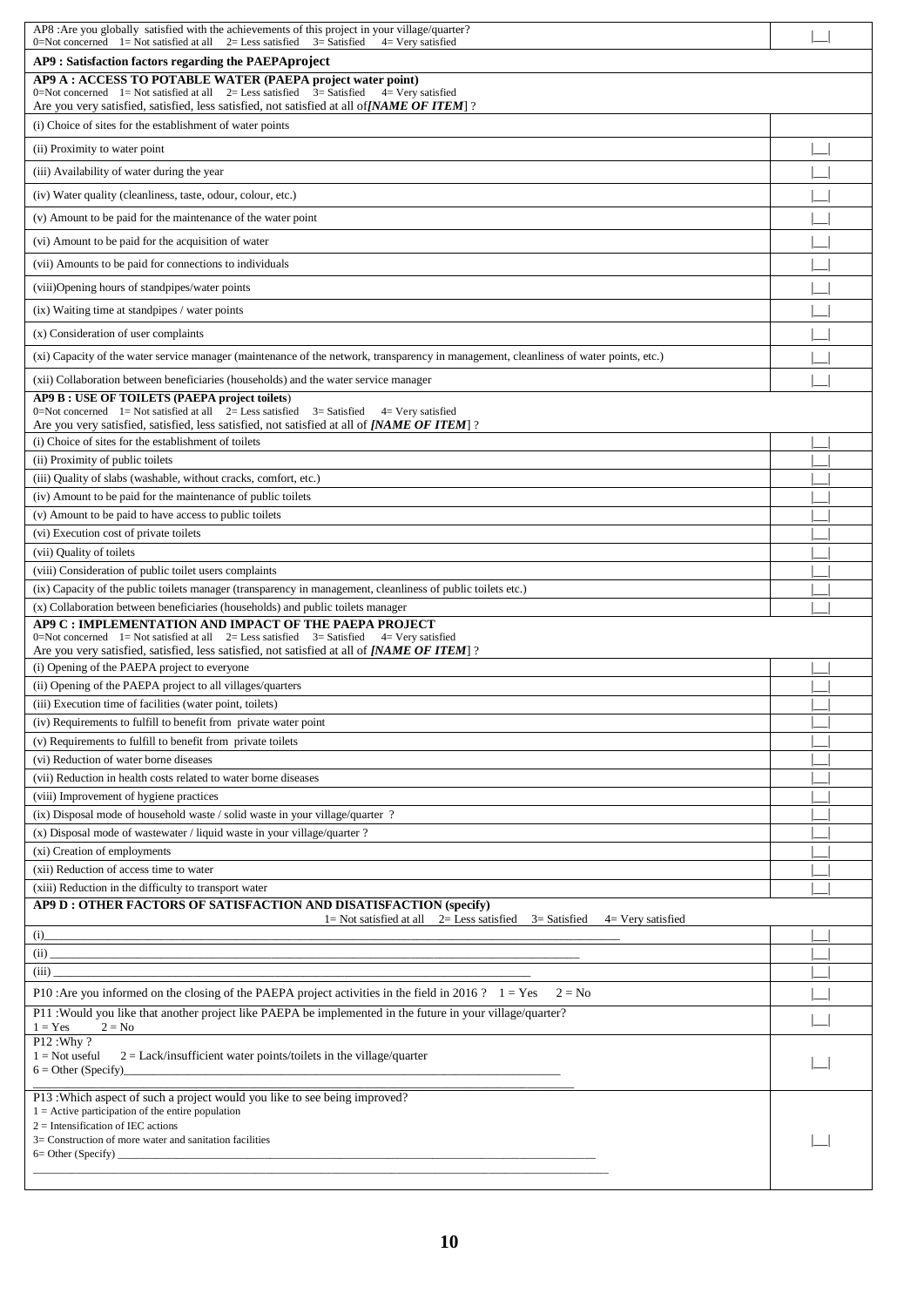# **SECTION 6 :ACCESSIBILITY TO BASIC INFRASTRUCTURES (IB)**

| IB <sub>0</sub>                                                                                        | <b>IB01</b> | <b>IB02</b>                                                                                                                                                                                                                                                                                 | <b>IB03</b>                                                                                                                                 | <b>IB04</b>                                                                                                                                                                                                                                         | <b>IB05</b>                                                                                                                                                                                                                                         | <b>IB06</b>                                                                                                                                                                                       | <b>IB07</b>                                                                                                                                                                                                                                     | <b>IB08</b>                                                                                                                                                                                                                                             |
|--------------------------------------------------------------------------------------------------------|-------------|---------------------------------------------------------------------------------------------------------------------------------------------------------------------------------------------------------------------------------------------------------------------------------------------|---------------------------------------------------------------------------------------------------------------------------------------------|-----------------------------------------------------------------------------------------------------------------------------------------------------------------------------------------------------------------------------------------------------|-----------------------------------------------------------------------------------------------------------------------------------------------------------------------------------------------------------------------------------------------------|---------------------------------------------------------------------------------------------------------------------------------------------------------------------------------------------------|-------------------------------------------------------------------------------------------------------------------------------------------------------------------------------------------------------------------------------------------------|---------------------------------------------------------------------------------------------------------------------------------------------------------------------------------------------------------------------------------------------------------|
| NAME OF THE INFRASTRUCTURE                                                                             |             | At which distance of<br>your lodging is found<br>[name of the<br><i>infrastructure]?</i><br><b>WRITE THE DISTANCE IN</b><br>$KM$ :<br>000 IF LESS THAN 500 M<br>AND 998 IF DON'T KNOW<br><b>WHERE THE</b><br><b>INFRASTRUCTURE IS AND</b><br><b>GO TO THE NEXT</b><br><b>INFRASTRUCTURE</b> | Is at least one<br>member of<br>your household<br>using <i>[name of</i><br>the<br>infrastructure]?<br>$1 = Yes \rightarrow IB5$<br>$2 = No$ | Why?<br>$=$ Too expensive<br>$2 =$ Too far<br>$3 =$ Poor quality of<br>service<br>$4 =$ Coining of<br>services<br>$5 =$ Difficult access<br>$6 =$ Lack of<br>equipment<br>7= Useless/don't<br>need it in this<br>household<br>$8 =$ Other (specify) | What is the main<br>means of<br>transport that your<br>household uses or<br>would use to<br>reach the <i>[name</i><br>of the<br>infrastructure]?<br>$1 =$ Foot<br>$2 = Bike/Bicycle$<br>$3 =$ Motorcycle<br>$4 =$ Vehicle<br>$5 =$ Other (specify)) | Which average<br>time do you need<br>to reach the [name]<br><i>infrastructure]</i><br>using the main<br>means of<br>transport of your<br>household?<br><b>WRITE THE TIME IN</b><br><b>MINUTES</b> | Are you satisfied<br>with services offered<br>by the [name of the<br>infrastructure]?<br>$1 = Yes \Rightarrow Next$<br>infrastructure or next<br>section<br>$2 = No$<br>$3 = Indifférent \Rightarrow next$<br>infrastructure or next<br>section | What is the<br>main reason of<br>this non-<br>satisfaction?<br>$1 =$ Too expensive<br>$2 =$ Too far<br>$3 =$ Poor quality of<br>service<br>$4 =$ Coining of<br>services<br>$5 =$ Difficult access<br>$6 =$ Lack of<br>equipment<br>$7 =$ Other (specify |
| The nearest government primary school                                                                  |             |                                                                                                                                                                                                                                                                                             |                                                                                                                                             |                                                                                                                                                                                                                                                     |                                                                                                                                                                                                                                                     |                                                                                                                                                                                                   |                                                                                                                                                                                                                                                 |                                                                                                                                                                                                                                                         |
| The nearest private primary school                                                                     | 2           |                                                                                                                                                                                                                                                                                             |                                                                                                                                             |                                                                                                                                                                                                                                                     |                                                                                                                                                                                                                                                     |                                                                                                                                                                                                   |                                                                                                                                                                                                                                                 |                                                                                                                                                                                                                                                         |
| The nearest health unit (healthcentre, hospital)                                                       | 3           |                                                                                                                                                                                                                                                                                             |                                                                                                                                             |                                                                                                                                                                                                                                                     |                                                                                                                                                                                                                                                     |                                                                                                                                                                                                   |                                                                                                                                                                                                                                                 |                                                                                                                                                                                                                                                         |
| The nearest improved water source (Well/sinking<br>well, Tap/street fountain, etc.) open to the public | 4           |                                                                                                                                                                                                                                                                                             |                                                                                                                                             |                                                                                                                                                                                                                                                     |                                                                                                                                                                                                                                                     |                                                                                                                                                                                                   |                                                                                                                                                                                                                                                 |                                                                                                                                                                                                                                                         |
| The nearest point of connection to a running water<br>network                                          | 5           |                                                                                                                                                                                                                                                                                             |                                                                                                                                             |                                                                                                                                                                                                                                                     |                                                                                                                                                                                                                                                     |                                                                                                                                                                                                   |                                                                                                                                                                                                                                                 |                                                                                                                                                                                                                                                         |

| <b>IB09</b>                                                                         | <b>IB10</b>                                                                                                                                                                      | <b>IB11</b>                                                                                                                                                  | <b>IB12</b>                                                                                                                                                                          | <b>IB13</b>                                                                                                                                                                                                                          |                                                                                                                | <b>IB14</b>                                                         |
|-------------------------------------------------------------------------------------|----------------------------------------------------------------------------------------------------------------------------------------------------------------------------------|--------------------------------------------------------------------------------------------------------------------------------------------------------------|--------------------------------------------------------------------------------------------------------------------------------------------------------------------------------------|--------------------------------------------------------------------------------------------------------------------------------------------------------------------------------------------------------------------------------------|----------------------------------------------------------------------------------------------------------------|---------------------------------------------------------------------|
| NAME OF THE INFRASTRUCTURE                                                          | Would you be ready to<br>contribute for the installation<br>of [NAME OF THE<br>INFRASTRUCTURE] for the<br>public use in your locality?<br>$1 = Yes$<br>$2 = No \rightarrow IB13$ | Which principal type of<br>contribution would you be<br>ready to make for the<br>installation of [NAME OF<br>THE<br><b>INFRASTRUCTURE1?</b><br>$l = In cash$ | How much would you be ready<br>to contribute for the installation<br>of/NAME OF THE<br><b>INFRASTRUCTURE1?</b><br>Amount in CFAF<br><b>INCLUDING THE</b><br><b>EVALUATION OF THE</b> | Would you be ready to<br>contribute for the maintenance<br>of the [NAME OF THE<br><b>INFRASTRUCTURE</b> [for public<br>use if they install one in your<br>locality?<br>$1 = Yes$<br>$2 = No \rightarrow$ Next infrastructure or next | the [NAME OF THE<br><b>INFRASTRUCTURE]?</b><br>Frequency<br>$1 = Per usage$<br>$2=$ Per month<br>$3=$ Per year | How much would you be ready to<br>contribute for the maintenance of |
|                                                                                     |                                                                                                                                                                                  | $2=$ In kind<br>$3 =$ Labour $\rightarrow$ IB13                                                                                                              | <b>CONTRIBUTION IN KIND</b>                                                                                                                                                          | section                                                                                                                                                                                                                              | Frequency                                                                                                      | Amount (in CFAF)                                                    |
| Improved water source<br>(Well/Borehole/Tap/stand pipe,<br>etc.) open to the public |                                                                                                                                                                                  |                                                                                                                                                              |                                                                                                                                                                                      |                                                                                                                                                                                                                                      |                                                                                                                |                                                                     |
| Improved water source<br>(Well/Borehole/Tap/stand pipe,<br>etc.) for private use    |                                                                                                                                                                                  |                                                                                                                                                              |                                                                                                                                                                                      |                                                                                                                                                                                                                                      |                                                                                                                |                                                                     |
| Improved toilets (with flush,<br>cemented, etc.) open to the public                 |                                                                                                                                                                                  |                                                                                                                                                              |                                                                                                                                                                                      |                                                                                                                                                                                                                                      |                                                                                                                |                                                                     |
| Improved toilets (with flush,<br>cemented, etc.) for private use                    |                                                                                                                                                                                  |                                                                                                                                                              |                                                                                                                                                                                      |                                                                                                                                                                                                                                      |                                                                                                                |                                                                     |